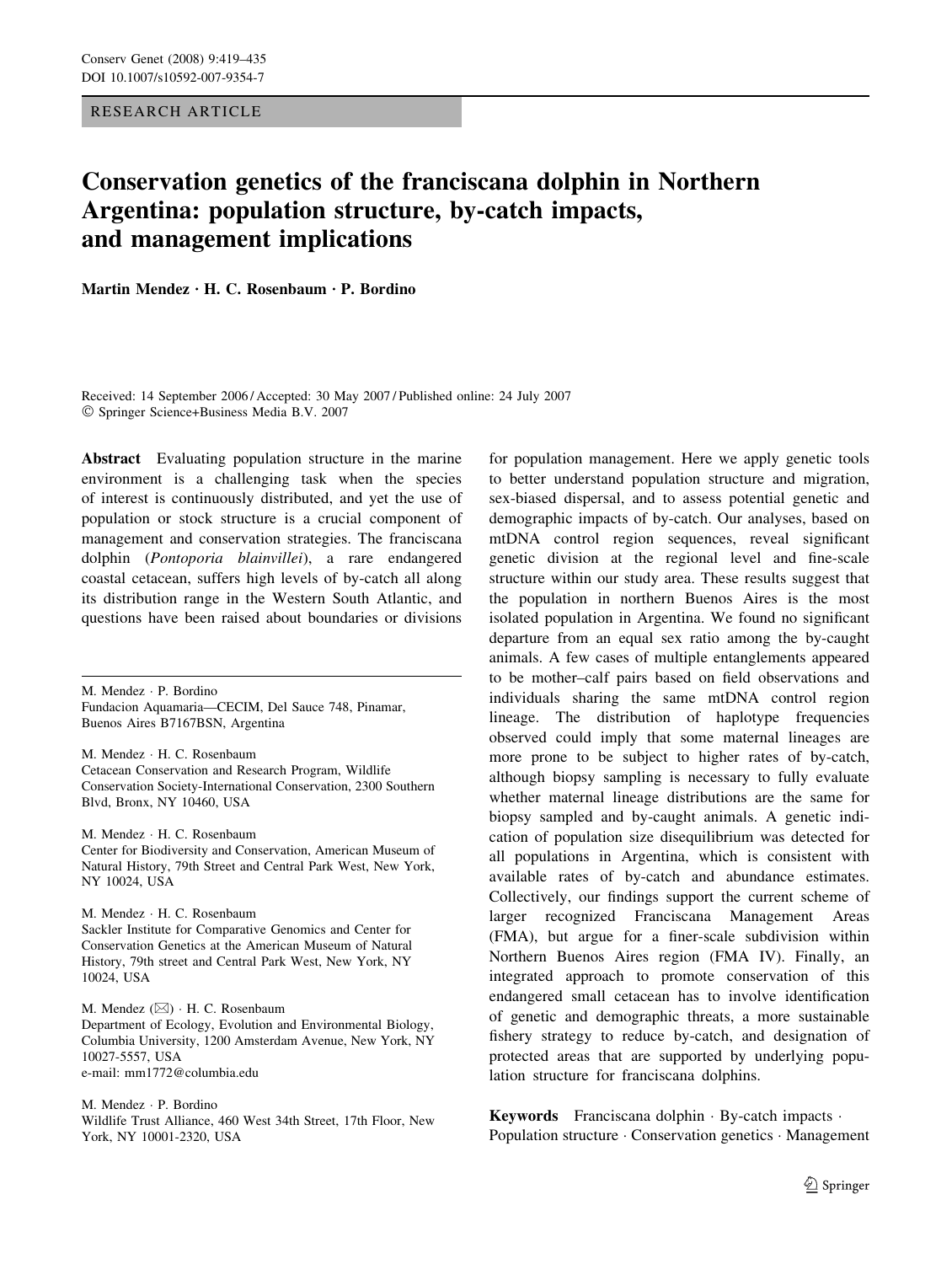## Introduction

Detecting population structure among continuously distributed groups of animals is one of the most challenging aspects for practitioners in conservation genetics (Amos and Balmfored [2001](#page-13-0); Hey and Machado [2003\)](#page-14-0). In the marine environment, this problem is further complicated by the fact that many species are continuously distributed over large and (apparently) homogeneous areas, therefore exhibiting virtually no a priori signs of population subdivision. Yet understanding population structure is a key component of management efforts (King and Burke [1999](#page-15-0); Palumbi [2003](#page-15-0); Waples [1998](#page-16-0)). In cases where there is absolute certainty about a species' population structure, specific protected areas could be set up to help conserve as much of the genetic diversity of the species as possible, or minimally for each identified population or distinct population segment (DPS) (Buonaccorsi et al. [2005](#page-14-0)).

Conceptually, the problem of defining populations and their associated boundaries is equally challenging. There are no fully objective, quantitative, or unequivocal population definitions, but instead qualitative and operational definitions are often used that are context dependent. In an attempt to provide guiding principles that could inform the discussion of population definition in the context of management, Waples and Gaggiotti ([2006\)](#page-16-0) proposed two types of population definitions: an evolutionary one that centers around reproductive interactions among individuals, and an ecological one framed by demographic forces and mainly concerned with co-occurrence in space and time. Evolutionary speaking, populations could be considered isolated for management purposes when derived statistical estimators approach certain values (i.e.,  $N_{\rm e}m < 25$  or  $F_{\rm ST} > 0.01$ (Waples and Gaggiotti [2006\)](#page-16-0).

Prior to such suggestions for a more quantitative operational approach to define population structure, a degree of genetic structure (primarily in the form of lack of panmixia) had been considered sufficient indication of population discreteness and has served to delimit management units for small cetaceans (Brennin et al. [1997;](#page-14-0) Chivers et al. [2002;](#page-14-0) Rosel et al. [1995,](#page-15-0) [1999;](#page-15-0) Wang et al. [1996](#page-16-0)). Management schemes for harbor porpoises (Phocoena phocoena) in the North Atlantic and North Pacific designed based on population genetic data are examples of this approach (Chivers et al. [2002;](#page-14-0) Rosel et al. [1999](#page-15-0); Wang et al. [1996\)](#page-16-0). Despite their methodological differences, these studies proposed the recognition of independent management units when genetic differentiation among a priori designated populations yielded significant results for any of the parameters used  $(F_{ST}, \Phi_{ST}, \text{or } X^2)$ . Nonetheless, defining management units based on genetic data remains situational and context dependent. An appropriate evaluation of threats corresponding to analyses of population structure and delimitation of management units is often essential (Hoelzel [1998;](#page-14-0) Taylor and Dizon [1999](#page-15-0)), and permits an informed allocation of resources that can be devoted to management strategies.

Using a combination of genetic, demographic, and other relevant biological information represents a more comprehensive approach for resolving population boundaries in continuously distributed cetaceans (Feral [2002;](#page-14-0) Taylor and Dizon [1999\)](#page-15-0). Four types of data are particularly relevant and could be used in combined analyses of population structure: (i) Oceanographic data may serve to construct a priori hypotheses regarding the placement of subpopulation boundaries for genetic analyses or to corroborate evidence of genetic structure, since environmental variables such as depth and temperature may have importance in the development of ecological niches (Hoelzel [1998](#page-14-0); Natoli et al. [2005](#page-15-0)). (ii) Ecological partitioning, derived from satellite telemetry data, parasite and contamination loads or feeding habits, may provide evidence of shallow population structure related to dispersal and movement patterns (Andrade et al. [2000](#page-13-0); Aznar et al. [1994,](#page-13-0) [1995](#page-13-0); Bordino and Wells [2005;](#page-14-0) Ott [1994;](#page-15-0) Pinedo [1982](#page-15-0); Pinedoet al. [1989\)](#page-15-0). (iii) Morphological characters served to propose and or define cetacean stocks and populations, and have been typically used before molecular techniques were commonly available (Messenger and McGuire [1998](#page-15-0); Pinedo [1991;](#page-15-0) Rosenbaum et al. [1995\)](#page-15-0). (iv) Molecular genetic data provide a wide range of estimators that serve to define and characterize demographic groups or populations with a higher degree of resolution as compared to morphological data (Amos and Balmford [2001](#page-13-0); Avise [1995,](#page-13-0) [2000](#page-13-0); Frankham [1995\)](#page-14-0).

For molecular genetic data, mitochondrial DNA (mtDNA) has been commonly analyzed to estimate genetic diversity in cetacean populations (Hoelzel [1994](#page-14-0), [1998](#page-14-0); Hoelzel et al. [1991\)](#page-14-0), and to evaluate patterns of association among maternal lineages with anthropogenic effects, reproductive rates and mortality, and behavioral characteristics (Baker et al. [1994;](#page-13-0) Weinrich et al. [2006\)](#page-16-0). The frequency distribution of maternal lineage haplotypes among populations and their molecular distances were used to assess gene flow patterns and population structure (Excoffier [1992](#page-14-0); Hartl and Clark [1997](#page-14-0); Weir and Cockerham [1984\)](#page-16-0). In addition, recently developed software packages allow robust estimations of population parameters such as migration using a likelihood approach (see ''Methods'' section) (Nielsen and Wakeley [2001;](#page-15-0) Wakeley [1996\)](#page-16-0).

The franciscana dolphin (Pontoporia blainvillei) is a coastal species endemic to the southwestern Atlantic Ocean from Itaunas, Brazil  $(17^{\circ}25' S)$  to the Golfo Nuevo, Argen-tina (43° S approx, see Fig. [1](#page-2-0)) (Crespo et al. [1998](#page-14-0)). Its coastal distribution makes it vulnerable to anthropogenic activities; coastal cetaceans are mainly threatened by incidental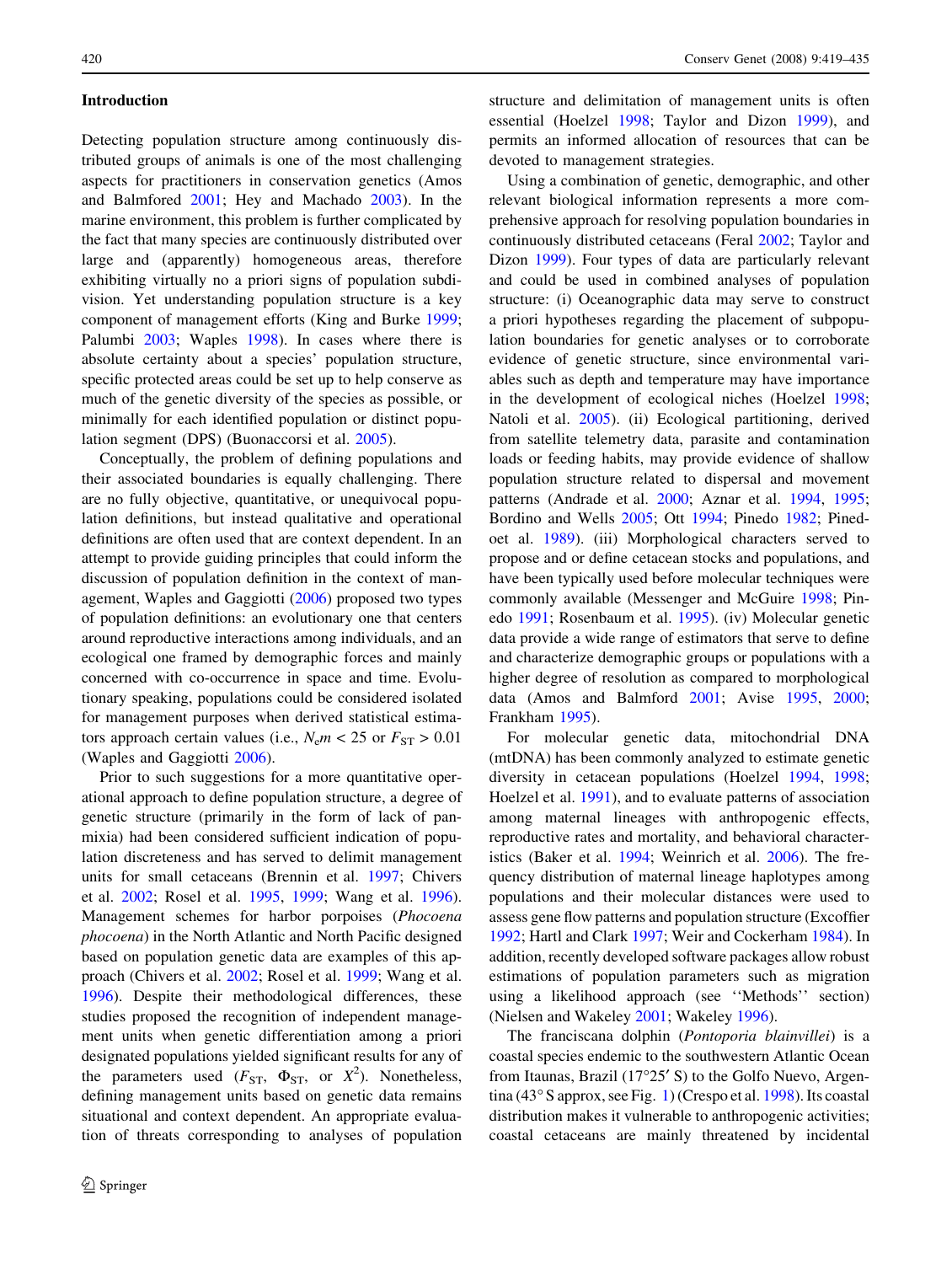<span id="page-2-0"></span>Fig. 1 Study area map with sampling sites in color and numbered. A priori defined geographic locations RJ, VG/ PN and BB (in grey) were not included in the genetic structure analysis. Sample size for each of the populations in the genetic structure analysis is in parenthesis. Colored sampling sites were included in the statistical parsimony network. The red line marks the Bahia Samborombon and the dotted lines delimit the four FMAs (adapted from Secchi et al. [2003\)](#page-15-0)



entanglement or by-catch (Berggren et al. [2002](#page-13-0); Bordino et al. [2002;](#page-14-0) Dawson et al. [1998;](#page-14-0) Dawson and Slooten [1993](#page-14-0); Majluf et al. [2002](#page-15-0); VanWaerebeek and Reyes [1990](#page-16-0); VanWaerebeek et al. [1997](#page-16-0)), which severely impacts population size and connectivity, as well as other demographic parameters such as the sex ratio, age structure and social status. This dolphin is no exception, and due to its incidental entanglement in gillnets, is currently suggested as the most threatened cetacean along the east coast of South America (Bordino et al. [2002;](#page-14-0) Secchi et al. [1998](#page-15-0), [2003;](#page-15-0) Secchi and Wang [2002](#page-15-0)). The franciscana is listed in the Appendix II of the Convention in International Trade of Endangered Species (CITES), in the Appendix I of the Convention on Migratory Species (CMS), appears as ''Data Deficient'' in the International Union for the Conservation of Nature and Natural Resources (IUCN) Red Data Book, and is designated as a ''species of concern'' by the IUCN Cetacean Specialist Group. Franciscana dolphins are incidentally captured by fishermen in shallow waters, where small and midscale fishing activities take place (Corcuera et al. [1994](#page-14-0)). An annual catch of 500 dolphins was estimated from the fisheries of the Buenos Aires coastal area in Argentina (Corcuera et al. [1994\)](#page-14-0). However, it has been suggested that by-catch in Argentina has been underestimated during the last decade (Bordino et al. [2004](#page-14-0); Bordino et al. [2002\)](#page-14-0).

Although some basic information regarding the behavioral ecology, abundance, and incidental mortality of the species in Argentina has been reported (Bordino et al. [2004;](#page-14-0) Bordino et al. [2002;](#page-14-0) Bordino et al. [1999](#page-14-0); Crespo et al. [2004](#page-14-0)), additional knowledge concerning population structure is needed for the implementation of locally based management plans (Secchi et al. [2003\)](#page-15-0). Because franciscana dolphins experience different levels of threats

throughout their range, management authorities require information about the distribution, structure, and connectivity among populations in order to most effectively evaluate and minimize impacts from these threats. As part of these efforts, Secchi et al. [\(2003](#page-15-0)) proposed the creation of four Franciscana Management Areas (FMAs), the southernmost (FMA IV) including all areas to the south of the Bahia Samborombon in Argentina (Fig. 1).

There have been attempts to identify biological populations for this species within the context of the current FMA definitions. Based on osteological differences, Pinedo ([1991\)](#page-15-0) was able to distinguish two different stocks of franciscanas, one at each side of the Santa Catarina State in Brazil. Secchi and colleagues (Secchi et al. [1998\)](#page-15-0) performed a genetic analysis based on control region mtDNA data from 10 individuals from Rio de Janeiro and 10 individuals from Rio Grande do Sul, and suggested that these were two genetically distinct populations, supporting Pinedo ([1991\)](#page-15-0). Subsequently, Lazaro and colleagues (Lazaro et al. [2004\)](#page-15-0) used control region mtDNA data from 94 individuals sampled in Uruguay, in Buenos Aires, and from those previously studied by Secchi et al. [\(1998](#page-15-0)) in Brazil. This recent study agreed with Secchi et al. [\(1998](#page-15-0)) findings and further suggested the presence of two additional populations, one in what they called Rio de la Plata (Uruguay and northern Buenos Aires combined) and the other in Claromeco, Argentina.

Here we apply genetic data from 190 individuals to further assess the degree of population structure within this coastally distributed endangered small cetacean in South America. In particular, by analyzing 107 specimens from previously unsampled areas within the distribution of this species, we attempt to evaluate if the current FMAs are still valid in light of the new genetic data and analyses. At a finer geographical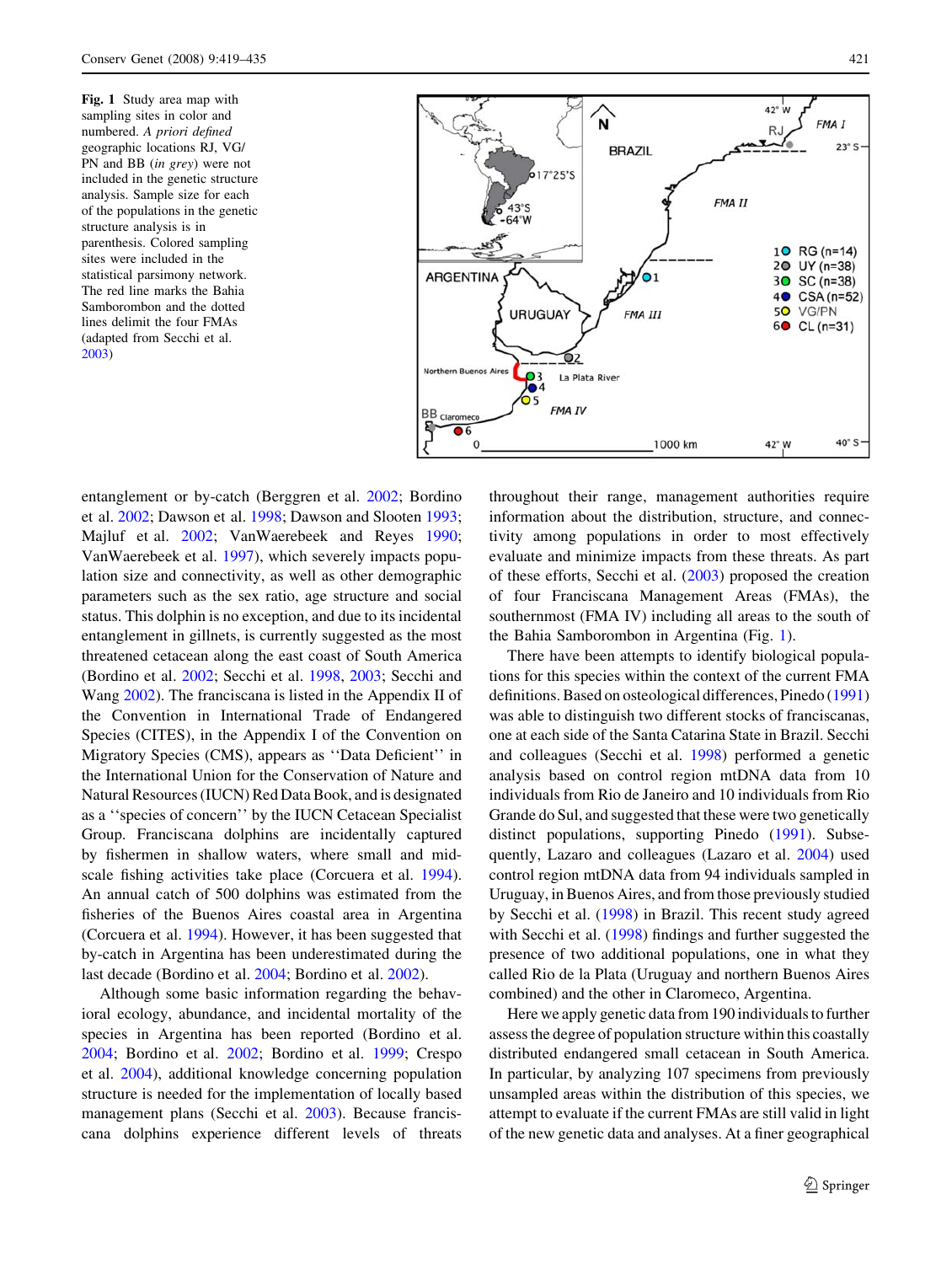<span id="page-3-0"></span>scale, our analysis of genetic and demographic information for this endemic and endangered coastal cetacean provides needed information that can be incorporated into management strategies involving the creation of marine protected areas in coastal regions proximate to Buenos Aires.

## Methods

### Sample collection and molecular analyses

Tissue samples of 107 individuals were obtained from incidentally entangled (also termed by-catch or by-caught) franciscana dolphins (Pontoporia blainvillei) in coastalfishery gillnets in San Clemente (SC), Cabo San Antonio (CSA) and other localities in the Buenos Aires area between 2000 and 2005 (Fig. [1\)](#page-2-0). These samples were collected as part of a necropsy procedure, and were preserved in ethanol (96%). The 83 remaining mtDNA control region sequences were obtained from Genbank, and represent haplotypes with known geographic locations previously identified by Secchi et al. [\(1998](#page-15-0)) and Lazaro et al. [\(2004](#page-15-0)).

Total genomic DNA was extracted from muscle tissue samples following the procedures in a commercially available kit (QIAamp Tissue Kit from QiaGen, California). A fragment of 560 bp of the mtDNA control region was amplified (primers L159256 and H00651 (Kocher et al. [1989](#page-15-0)). PCR amplifications were carried out in a 50 µl reaction volumes using the following conditions: 1 pM of each primer, 10 mM Tris, 50 mM KCl, 3 mM MgCl, 1 unit AmpliTaq<sup>TM</sup> Polymerase, 1 mM each NTP, and 1 µl (1–2 ng) template DNA. Thermal profiles were as follows: initial denaturation for 3 min at  $94^{\circ}$ C followed by 32 amplification cycles [30 s at 94 $\degree$ C, 30 s at 52 $\degree$ C, 1 min at  $72^{\circ}$ C] and a final 5 min extension at  $72^{\circ}$ C. PCR products were cycle-sequenced (both forward and reverse) with dyelabeled terminators using conditions recommended by the manufacturer (Applied Biosystems). The thermal profile used was as follows: 30 cycles [10 s at  $96^{\circ}$ C, 5 s at  $50^{\circ}$ C, and 4 min at  $60^{\circ}$ C]. The samples were then cleaned up by filtration in a matrix of Sephadex<sup>TM</sup> /water or alternatively by ethanol precipitation, and analyzed in a 3730 DNA Analyzer (Applied Biosystem®, Foster City, CA).

Determination of sex was accomplished by PCR amplification and subsequent Taq I digestion of homologous regions on the X and Y chromosomes (ZFX/ZFY) (Palsboll et al. [1992\)](#page-15-0).

### Haplotyping and diversity estimates

DNA sequence variation was characterized into mtDNA haplotype definitions following the nomenclature in Secchi et al [\(1998](#page-15-0)) and Lazaro et al [\(2004](#page-15-0)). From the 560 bp mtDNA fragment, a 407 bp consensus region containing most variation was examined within our samples and compared with those obtained by Secchi et al. [\(1998](#page-15-0)) and Lazaro et al. [\(2004](#page-15-0)). Matching of sequences to a haplotype was done using Collapse 1.2 (available from http:// www.darwin.uvigo.es) and MacClade v. 4.01. We further verified this ''haplotyping'' procedure with the DNAsp software (Rozas et al. [2003](#page-15-0)). Haplotypic diversity, Hd (Nei [1987](#page-15-0)), the mean number of pairwise differences among sequences, K (Kimura [1980;](#page-15-0) Tajima [1983](#page-15-0)), and the nucleotide diversity,  $\pi$  (Kimura [1980](#page-15-0); Nei et al. [1975](#page-15-0); Tajima [1983\)](#page-15-0) in our sample were assessed using Arlequin 2.0 (Raymond and Rousset [1995](#page-15-0)) and DNAsp.

#### Analysis of population structure

We tested for population differentiation between groups of individuals in Rio Grande (RG) Brazil, Uruguay (UY), the samples we obtained in San Clemente (SC) and Cabo San Antonio (CSA) in Argentina, and those previously reported for the locality of Claromeco (CL), also in Argentina (Secchi et al. [1998](#page-15-0), Lazaro et al. [2004](#page-15-0), see Table 1). Individuals in Rio de Janeiro (RJ) were not included in our study, as they have shown very significant divergence from any other studied population to the north of our study area (Lazaro et al. [2004](#page-15-0)). Samples we collected in the localities of Villa Gessell (VG)  $(n = 2)$ , Pinamar (PN)  $(n = 2)$  and Bahia Blanca (BB)  $(n = 3)$ , all in Argentina, were not included in this analysis of population structure due to their small sample size. Samples with unknown geographic location (UN)  $(n = 10)$  were also excluded.

The diversity and geographic variation of mitochondrial DNA control region haplotypes was quantified using the Analysis of Molecular Variance procedure (AMOVA,

Table 1 Geographic distribution of the 190 franciscana dolphin samples used in this study with corresponding study area and year if samples were presented in previous studies

| Area       | <b>FMA</b> | n              | Authors            | Analysis<br>(this study) |
|------------|------------|----------------|--------------------|--------------------------|
| RG         | Ш          | 14             | Lazaro et al, 2004 | 1, 2, 3                  |
| <b>UY</b>  | Ш          | 38             | Lazaro et al, 2004 | 1, 2, 3                  |
| <b>SC</b>  | IV         | 38             | this study         | 1, 2, 3                  |
| <b>CSA</b> | IV         | 52             | this study         | 1, 2, 3                  |
| CL         | IV         | 31             | Lazaro et al, 2004 | 1, 2, 3                  |
| VG         | IV         | 2              | this study         | 3                        |
| PN         | IV         | $\mathfrak{2}$ | this study         | 3                        |
| <b>BB</b>  | IV         | 3              | this study         | 3                        |
| UN         |            | 10             | this study         | 3                        |

Analyses 1, 2, and 3 correspond to the present work and refer to population genetic analysis (1), maximum likelihood migration parameter estimations (2) and haplotype network (3)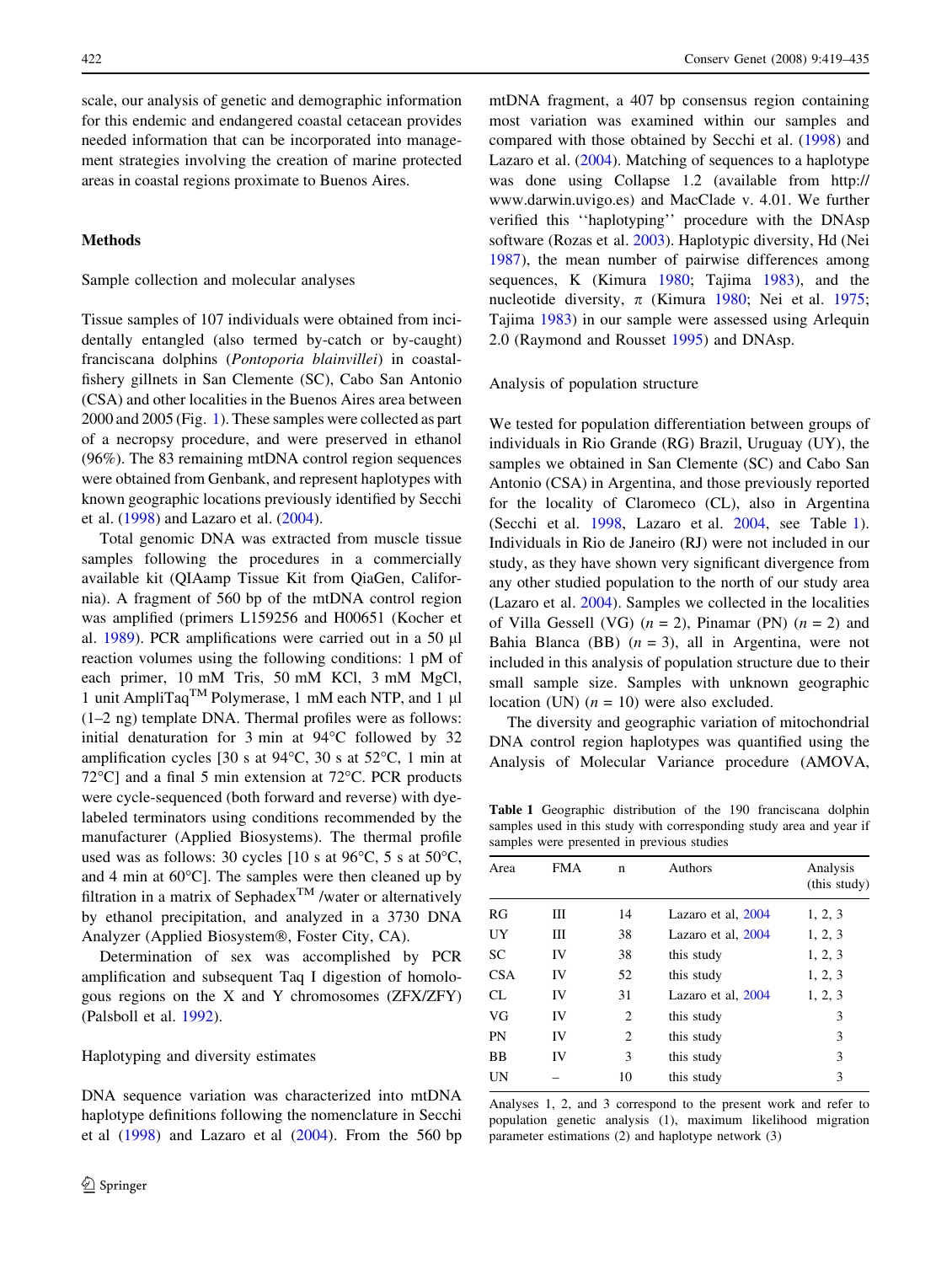Excoffier et al. [1992\)](#page-14-0) as implemented in the software Arlequin 2.0.  $F_{ST}$  and  $\Phi_{ST}$  statistics were computed. The significance of the observed  $\Phi$  or *F*-statistics was tested using the null distribution generated from 5,000 non-parametric random permutations of the data matrix variables. The extent of geographical heterogeneity in haplotype frequency distributions was further assessed through a  $\chi^2$  analysis, conducted in DNA SP v3.0 (Rozas et al. [2003\)](#page-15-0). Chi-square statistics have often been shown higher power than sequence based statistics for detecting population structure (Hudson et al. [1992\)](#page-14-0). To test for a random distribution of individuals between pairs of populations, we conducted an exact test of population differentiation using Arlequin 2.0. The significance of this test (analogous to a Fisher's test) is an indication of non-random association of individuals among populations for both global and pairwise comparisons. In order to test for significant patterns of isolation by distance we carried out a Mantel test of autocorrelation between genetic and geographic distances using Arlequin 2.0. The significance of this test was assessed through 10,000 random permutations of the variables.

Patterns of genetic variation between the identified haplotypes were depicted using Median Joining networks (Bandelt et al. [1999](#page-13-0)) as implemented in Network (http:// www.fluxus-engineering.com). We also constructed statistical parsimony haplotype networks for comparison (Posada and Crandall [2001;](#page-15-0) Templeton et al. [1992\)](#page-15-0) using the software TCS (Clement et al. [2000\)](#page-14-0). All samples, including those from VG/PN, BB, and UN, were included in the haplotype networks.

#### Migration rates

A Markov Chain Monte Carlo (MCMC) procedure was used to produce migration rate estimates among populations. This procedure, implemented in the program MDIV (Nielsen and Wakeley [2001](#page-15-0)); available from the Computational Biology Service Unit at Cornell University at http://www.cbsuapps.tc.cornell.edu/mdiv.as px), jointly estimates multiple parameters for pairs of populations in a Maximum Likelihood framework. This approach differs from most classical models of population subdivision in that the latter make one of two assumptions: either migration is constant and time of population divergence infinite (equilibrium migration model), or populations are assumed to have diverged a finite amount of time in the past and to have become effectively isolated since this time (isolation model) (Nielsen and Wakeley [2001;](#page-15-0) Wakeley [1996](#page-16-0)). We employed the likelihood approach to simultaneously estimate migration rates and divergence times between RG–UY, UY–SC, SC–CSA, and CSA–CL. This partitioning scheme of contiguous populations resembles a stepping stone pattern of population connectivity. We also estimated the abovementioned parameters between areas CSA and UY in order to contrast these results with the fixation indices in the population structure analysis.

MDIV (Nielsen and Wakeley  $2001$ ) estimates  $M =$  $(m/\mu)$  or the migration rate per generation between populations scaled by the mutation rate,  $T = (t\mu)$  or the time since the two populations diverged scaled by the mutation rate, and the parameter  $\theta = (4N\mu)$ , where N is the effective population size, and  $\mu$  the mutation rate of the studied gene region. We also calculated the population migration rate per generation  $M<sub>G</sub> = (2 Nm)$ , which is the effective rate at which genes come into a population, as well as divergence time in units of 2N generations (t/2N). No estimates of mutation rate are necessary for these conversions.

Run parameters were set to default values, excepting the maximum-scaled migration rate (see Table A1 in the Appendix for a detailed description of all run parameters). We performed a minimum of 10 independent runs of  $1 \times 10^7$  iterations each, and a burn-in of 500,000 iterations for each of our parameter estimations. We compared these with runs using  $1 \times 10^6$  iterations of burn-in and observed no differences in the parameter probability distribution, indicating that 500,000 iterations were appropriate for the burn-in stage in our runs. In three out of the ten runs of the M estimation for CSA-UY, the scaled migration rate was reported being > 30, as these were cases of lack of convergence to a most likely value, resulting probably from high similarity between some of the sequences being compared by the algorithm. Although distinguishing between M estimates greater than 30 is irrelevant from an evolutionary point of view, it may be important from a demographic perspective in small or medium size populations (Waples [1998](#page-16-0)). Since our three mentioned runs did not result in a most likely value for M we decided to exclude them from our calculations (see Appendix).

## Testing sex-biased genetic structure in Cabo San Antonio

We tested for sex-biased population structure among the samples obtained in Argentina, estimating the previously used parameters ( $F_{ST}$ ,  $\Phi_{ST}$ ,  $X^2$  and the exact test of population differentiation) for males, females and all individuals. These analyses were performed including areas SC and CSA, since we have no information on the sex of animals from Brazil, Uruguay or Claromeco.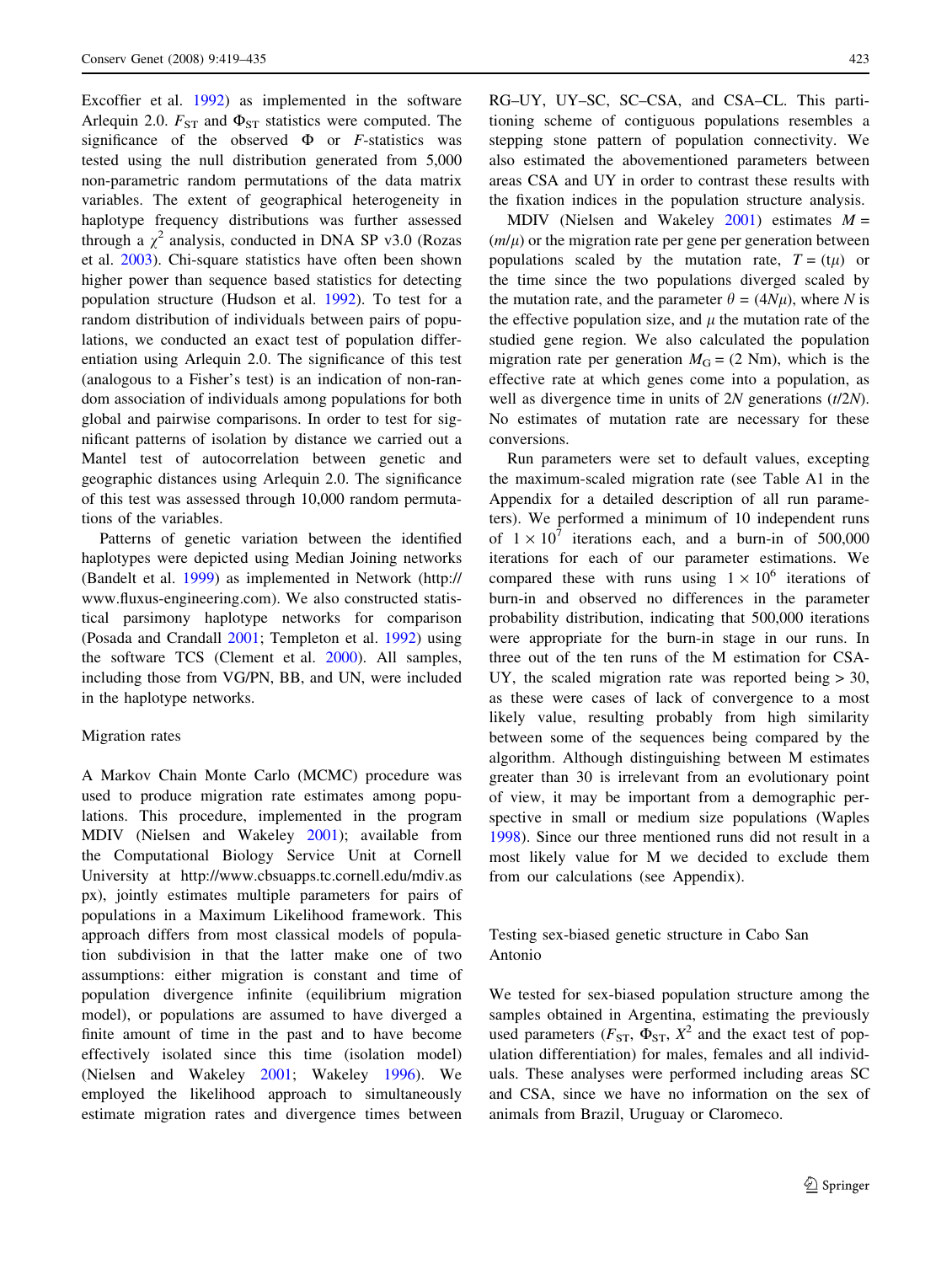Assessing genetic and demographic impacts of by-catch in coastal Buenos Aires

We tested for departures from a balanced sex ratio for each area and all areas combined listed in Table [1](#page-3-0) and Fig. [1](#page-2-0), as well as for each year and all years combined. We also computed the sex ratio for samples representing high frequency haplotypes, in order to test for sex-bias among samples of those haplotypes. In addition, we determined the mitochondrial lineage identity of animals that were entangled in the same gillnet, during the same 24 h period (the average time between deploying and retrieving fishing gear). Lastly, we tested for population size equilibrium in this area by calculating the raggedness index (Harpending [1994](#page-14-0)) from the mismatch distribution using DNAsp software. The raggedness index and mismatch distribution are used to test hypotheses of population expansion and population stability (Rogers and Harpending [1992](#page-15-0); Weber et al. [2000\)](#page-16-0), irrespective of the assumed mutational process of the genetic region being analyzed (Rogers et al. [1996\)](#page-15-0). The raggedness index is directly related to the degree of mismatch between the observed and expected distributions.

#### **Results**

#### Haplotype reconstruction and genetic diversity

The genetic analysis of the mtDNA control region from franciscana dolphins in the Buenos Aires region resulted in the identification of 19 new haplotypes for the species (Genbank accession numbers EF394099–EF394117), almost equal to what was previously known for all FMAs and bringing the total of haplotypes known in Franciscana to 42. Overall, 29 of these haplotypes were detected in our study. Secchi et al. ([1998\)](#page-15-0) and Lazaro et al. ([2004\)](#page-15-0) reported six and 22 haplotypes, respectively.

Following the naming conventions of Secchi et al. [\(1998](#page-15-0)) and Lazaro et al. [\(2004](#page-15-0)), the new haplotypes in our study come from animals sampled in SC and the CSA areas (Fig. [1\)](#page-2-0). Haplotypes previously identified by Lazaro et al. [\(2004](#page-15-0)) and Secchi et al. [\(1998](#page-15-0)) were found in most of our sampling locations (see ''Population genetic structure and migration'' section below).

Population SC exhibits the lowest value for every estimate of genetic diversity that was conducted (Table 2 and Fig. [2](#page-6-0)), indicating maternal lineages sampled from this areas were similar in terms of molecular distance from one another ( $\pi$  and K). Population CSA showed the highest haplotype diversity (highest Hd) although these maternal lineages also had similar molecular distance values when compared to one another. Populations CL, RG and UY show intermediate levels of genetic diversity at both the haplotype and molecular levels.

Median-Joining and Statistical Parsimony networks show comparable spatial patterns of genetic diversity, therefore only the latter is shown. The identified haplotypes are widely distributed in the entire region, with the exception of two haplotypes found in the areas of CSA and CL (Figs. [1](#page-2-0) and [3](#page-6-0)). As depicted in the network, most of the differences between geographic locations are in haplotype frequencies rather than haplotype identity. The two most frequent haplotypes are still those reported as highest by Lazaro et al. [\(2004](#page-15-0)), while the rest of the haplotypes occur at lower frequencies.

Population genetic structure and migration

The among-groups component of the Analyses of Molecular Variance analysis was significant when both the haplotype frequencies as well as molecular distances were considered  $(F_{ST} = 0.05692, p < 0.005; \Phi_{ST} = 0.05692,$  $p < 0.005$ ). The  $\chi^2$ -test also showed significant differentiation ( $\chi^2$  = 201.617,  $p < 0.001$ , df = 116).

In the pairwise comparisons, we found significant population structure between SC and all other populations when both the haplotype frequencies as well as molecular distances were considered (Table [3\)](#page-6-0). CL is differentiated from all other populations only when haplotype frequencies are used, a result that is in agreement with Lazaro et al. [\(2004\)](#page-15-0). The exact test of population differentiation

**Table 2** Genetic diversity indices, where n is the sample size,  $H(n)$  is the number of haplotypes, Hd is the haplotipic diversity, K is the mean number of pairwise differences among sequences, and  $\pi$  is the nucleotide diversity

| Population | n  | H(n) | Hd             | π              | K               |
|------------|----|------|----------------|----------------|-----------------|
| RG         | 14 |      | 0.8242(0.0567) | 0.0099(0.0059) | 4.0110 (2.1318) |
| UY         | 38 | 13   | 0.8208(0.0436) | 0.0136(0.0074) | 5.5249 (2.7156) |
| <b>SC</b>  | 38 | 13   | 0.7923(0.0567) | 0.0076(0.0045) | 3.0654 (1.6305) |
| <b>CSA</b> | 52 | 21   | 0.8944(0.0277) | 0.0106(0.0059) | 4.3341 (2.1787) |
| CL         | 31 |      | 0.8602(0.0400) | 0.0120(0.0067) | 4.8688 (2.4397) |

Standard errors are given in parenthesis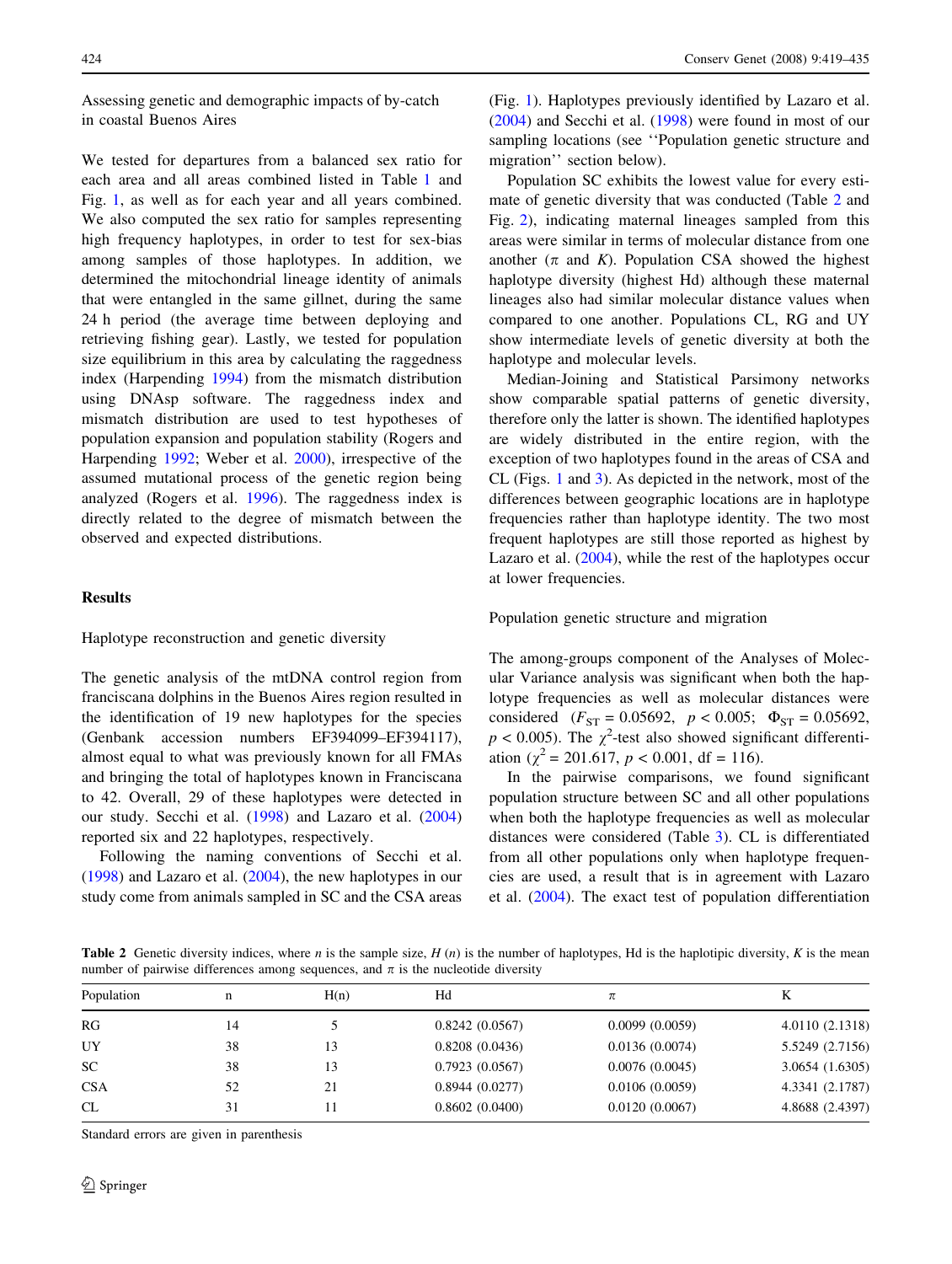<span id="page-6-0"></span>

Fig. 2 Intra-population genetic diversity estimates. Haplotipic diversity values ( $Hd =$ romboids) are plotted along the left ordinate axis. Mean number of pairwise differences among sequences values  $(K = \text{ squares})$  for each population, with standard errors is plotted along the right ordinate axis. The number of haplotypes is represented by the gray vertical bars and is plotted along the right ordinate axis



Fig. 3 Statistical parsimony network. Haplotype colors denote their geographic location. Circle size is proportional to haplotype frequency. Hatch marks indicate additional steps to a single mutation separating haplotypes. The two most frequent haplotypes are also most frequent in Lazaro et al. [\(2004](#page-15-0)). The color-coding used in this figure matches Fig. 1. 'UN' is used for haplotypes from dolphins with unknown precise geographic location

supports both these results (Table 3). CSA is significantly different from all other populations with the exception of UY when haplotype frequencies are considered. In contrast, CSA is only significantly different from SC when molecular distances are employed, which is supported by the exact test of population differentiation (Table 3). Pairwise comparisons of genetic distance as a function of geographical distance are shown in Fig. 4a and comparisons between contiguous sampling sites are shown in Fig. 4b. The Mantel test of autocorrelation between genetic and geographic distance was not significant ( $p = 0.44$ ).

Likelihood estimates of population migration rates per generation were lowest between populations UY and SC (Table [4](#page-7-0) and Fig. [5\)](#page-7-0). The highest migration rates were estimated between UY and CSA and between SC and CSA, respectively; the population migration rate per generation

Table 3 Fixation indices calculated for the different proposed populations

|     | RG         | UY         | SС         | <b>CSA</b> | CL     |
|-----|------------|------------|------------|------------|--------|
| RG  |            | 0.0321     | 0.1077     | 0.0448     | 0.1156 |
| UY  | 0.0133     |            | 0.0808     | 0          | 0.0776 |
| SС  | $0.1623**$ | $0.0516**$ |            | 0.0528     | 0.1002 |
| CSA | 0.0288     | 0.0034     | $0.1227**$ |            | 0.0414 |
| CL  | $0.0560**$ | $0.0356**$ | $0.1505**$ | $0.0032**$ | -      |
|     |            |            |            |            |        |

 $F_{ST}$  values are above diagonal and  $\Phi_{ST}$  values below diagonal. Statistically significant  $F_{ST}$  and  $\Phi_{ST}$  values ( $p < 0.05$ ) are in bold. Double asterisks (\*\*) below the diagonal indicate significant values  $(p < 0.05)$  for the exact test of population differentiation



Fig. 4 (a) Pairwise estimates of genetic distance plotted against values of geographical distances for the same pairs of populations. The Mantel test of correlation between genetic and geographical distances was not significant (see ''Results'' section). Thick red squares and line represent the  $F_{ST}$  data and regression line, whereas thin blue triangles and line represent the  $\Phi_{ST}$  data and regression line, respectively. Regression values are shown above each regression line. (b) Estimates of genetic distance plotted against values of geographical distances for contiguous pairs of geographic locations. Thick red squares and line represent the  $F_{ST}$  data and regression line, whereas thin blue triangles and line represent the  $\Phi_{ST}$  data and regression line, respectively. Regression values are shown above each regression line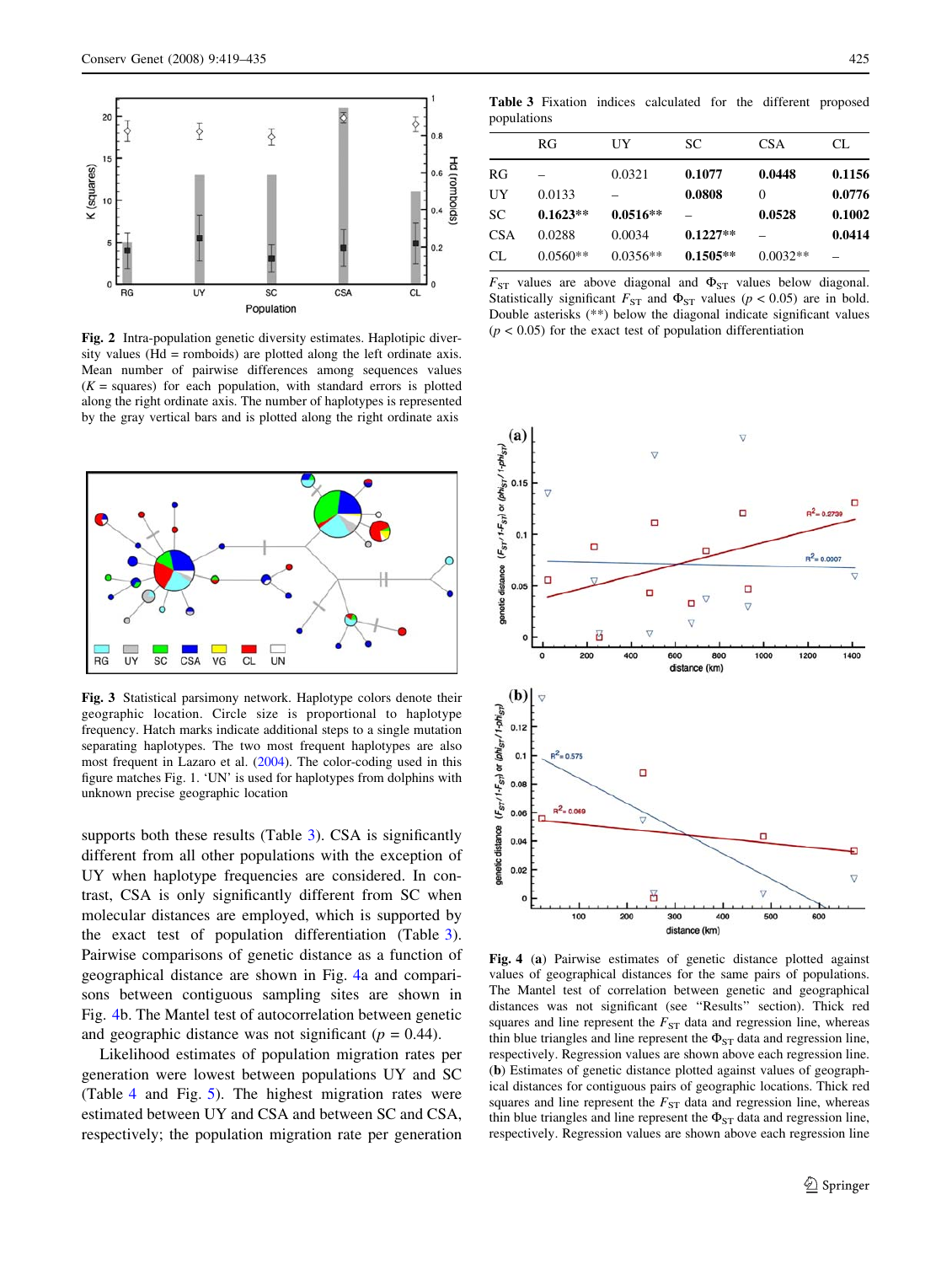|        | $\theta$ (4N $\mu$ ) | $M$ (m/ $\mu$ ) | $T(t\mu)$    | MG(2 Nm) | TG(t/2N) | Distance (km) |
|--------|----------------------|-----------------|--------------|----------|----------|---------------|
| RG-UY  | 2.594(0.017)         | 6.273(0.317)    | 0.098(0.013) | 8.135    | 0.076    | 672.48        |
| UY-SC  | 3.089(0.027)         | 2.58(0.085)     | 0.168(0.020) | 3.984    | 0.109    | 232.69        |
| SC-CSA | 4.752(0.031)         | 15.774 (1.257)  | 0.039(0.008) | 37.478   | 0.016    | 22.61         |
| CSA-CL | 5.833 (0.056)        | 5.191 (0.194)   | 0.071(0.006) | 15.140   | 0.024    | 483.30        |
| UY-CSA | 5.574 (0.041)        | 19.799 (1.703)  | 0.029(0.006) | 55.182   | 0.010    | 255.30        |

<span id="page-7-0"></span>Table 4 Likelihood based estimation of migration rates and divergence time between population pairs, performed with software MDIV

At least ten runs were averaged to obtain the shown values (see Appendix). Standard errors are in parenthesis.  $M_G$  and  $T_G$  represent the population migration rate and population divergence time per generation scaled by population size, respectively



Fig. 5 Likelihood based estimates of migration rate M for each population pair. Only one representative run per population comparison is shown for illustrative purposes. Although not shown, all five distributions had a long tail off to the right, indicating a low likelihood of obtaining higher estimates of migration rates. Actual number of runs per population comparison are detailed in the Appendix

between RG and UY was comparable to the value estimated between CSA and CL. These estimated values of migration rates do not correlate with their corresponding geographical distance (Table 4). Estimated scaled divergence times exhibit the opposite behavior to migration rates as expected. The highest scaled divergence time was observed between populations UY and SC, whereas UY–CSA and SC–CSA presented the lowest value for the same estimator (Table 4).

## Sex-biased genetic structure

Significant genetic structure was observed between SC–CSA for males  $(F_{ST} = 0.06375, p < 0.005; \Phi_{ST} = 0.28158,$  $p < 0.005$ ), and for males and females combined ( $F_{ST}$  = 0.05279,  $p < 0.005$ ;  $\Phi_{ST} = 0.12269$ ,  $p < 0.005$ ) when we partitioned the dataset according to sex (Table 5). Females compared between SC and CSA exhibited no significant structure in mtDNA haplotypes ( $F_{ST} = 0.02565$ ,  $p > 0.005$ ;  $\Phi_{ST} = 0$ ,  $p > 0.005$ ). In all comparisons,  $\chi^2$  analyses were not significant ( $p > 0.05$ ), whereas significance of the exact test of population differentiation supported the fixation indices estimates (Table 5).

Consequences of by-catch—genetic perspective

## Sample composition

All molecular sex determinations for the samples we obtained in Argentina were successful, and the sex ratio was nearly 1:1 (51 females, 56 males). Similarly, there were no significant differences between sexes when we considered all areas and years together, or when data were partitioned by areas and/or years. Lastly, there were no significant deviations from an equal sex ratio for common haplotypes (Fisher's tests,  $p > 0.05$ ). Despite this lack of statistically significant differences, males were consistently captured in greater proportions than females (67% of the captured animals in 2001 were males, 56% in 2002, 60% in 2003, and 64% in 2004).

## Simultaneous entanglements

We recorded seven cases of more than one animal entangled in the same gillnet over the period of one day. In four of these cases, the pair of animals shared the same haplotype and there was always an adult female in the pair. In the three remaining cases, the animals had different haplotypes. Two of these cases were male–female pairs and one was a male–male pair (Table [6\)](#page-8-0).

Table 5 Sex-biased population structure indices

| Gender      | Fst.    | $\Phi$ st | $X^2(p)$ | Exact test $(p)$ |
|-------------|---------|-----------|----------|------------------|
| <b>Both</b> | 0.05279 | 0.12269   | >0.05    | < 0.05           |
| Females     | 0.02565 | $_{0}$    | >0.05    | >0.05            |
| Males       | 0.06375 | 0.28158   | >0.05    | ${<}0.05$        |

Statistically significant values ( $p < 0.05$ ) for the  $F_{ST}$  and  $\Phi_{ST}$  estimators and for the exact test of population differentiation are highlighted in bold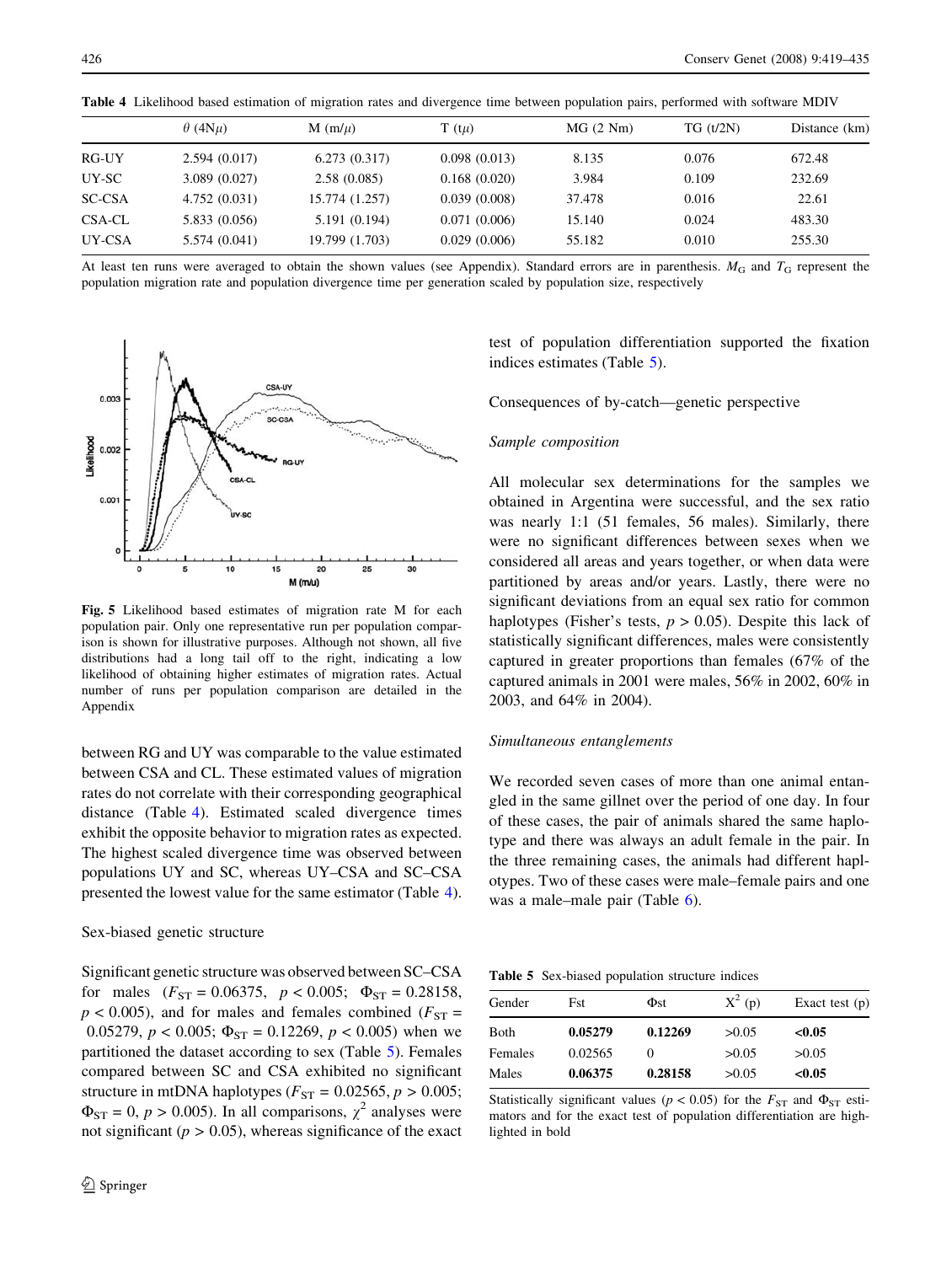<span id="page-8-0"></span>Table 6 Simultaneous entanglements of pairs of individuals in Buenos Aires

| Event #        | Haplotypes | Genders | Locality   |
|----------------|------------|---------|------------|
| $\mathbf{1}$   | G, G       | F. F    | SC         |
| $\overline{2}$ | J, J       | F.F     | SC         |
| 3              | G, J       | M, M    | SC         |
| $\overline{4}$ | J, J       | F.F     | SC         |
| 5              | J, M17     | F, M    | <b>CSA</b> |
| 6              | X, M19     | F, M    | <b>CSA</b> |
| 7              | G, G       | F, M    | <b>CSA</b> |

Haplotypes are designated according Secchi et al. ([1998](#page-15-0)) nomenclature. M17 and M19 are new haplotypes found in this study. Males are designated as 'M' and females as 'F'

#### Population size equilibrium

All populations in Buenos Aires showed significant mismatches between the observed and expected distributions of the average number of nucleotide differences between sequences. The raggedness index resulted greatest for population CSA ( $r_{SC}$  = 0.0582,  $r_{CSA}$  = 0.0725,  $r_{CL}$  = 0.0382).

## **Discussion**

Although our analysis is limited in that it uses a single mitochondrial marker, this study provides new insights into the application of genetic data for broad and fine scale management strategies of populations of franciscana dolphins. While additional information (i.e., additional mitochondrial genes, or nuclear or microsatellite loci) might increase the resolution of our analyses, the results from mtDNA control region sequences alone were highly informative for the utility of conservation genetics of franciscana dolphins.

Population genetic structure and migration

#### Population structure

Our results show strong quantitative evidence for the presence of at least two genetically recognizable populations of franciscana dolphins (SC and CL) within FMA IV in Argentina and suggest the possibility of a third population (CSA) in the same area. Our analyses also support the previously identified populations in Uruguay and Rio Grande that correspond to FMA III (Secchi et al. [1998](#page-15-0); Lazaro et al. [2004\)](#page-15-0).

Highly significant and consistent values for the various genetic differentiation estimators support the consideration of SC as a genetically distinct population based on the criteria described above. The fact that both fixation indices  $(F_{ST}$  and  $\Phi_{ST}$ ) as well as the exact test of population differentiation are concordant strongly supports our conclusion. Statistical support for CL as a distinct population management unit is almost as strong as that for SC, since the  $F_{ST}$  indices and the exact test of population differentiation were statistically significant for all comparisons involving the CL group. Lazaro et al. ([2004\)](#page-15-0) found the same result for CL without including samples from SC or CSA in their analysis. Significant differences in haplotype frequencies, and no statistical support for molecular distances, suggest genetic divergence at the level of a demographic aggregation of breeding individuals with small evolutionary divergence (Chivers et al. [2002\)](#page-14-0). Recent genetic divergence in continuously distributed cetacean aggregations is common (Cassens et al. [2003;](#page-14-0) Dalebout et al. [2001](#page-14-0)), producing haplotypes that differ by only one or two mutations as we show in Fig. [3](#page-6-0). We found a lack of statistical significance for the comparison CSA and UY. While CSA shows significant genetic differentiation in other pairwise comparisons, in total, our results are not conclusive enough to justify that it is a genetically distinct population using only the mtDNA data presented here.

It is not unusual to find a lack of statistically significant values for these genetic estimators between geographically neighboring or nearby populations of cetaceans, like those between CSA and UY (Chivers et al. [2002](#page-14-0); Rosel et al. [1999](#page-15-0); Wang et al. [1996](#page-16-0)), as genetic isolation is sometimes a function of geographical distance. It is interesting to observe, however, strong evidence of genetic differentiation among populations that are geographically closer to one another, as is the case for UY and SC, or SC and CSA. This observed differentiation of population SC may be similar to what is observed between neighboring inshore and offshore populations of bottlenose dolphins (Tursiops truncatus) in the Gulf of Mexico (Sellas et al. [2005\)](#page-15-0). In the case of franciscana dolphins, population isolation and differentiation may be taking place between more sheltered and open waters along the coast, with the Samborombon area (population SC) being an example of the former.

Despite the conspicuous genetic structure presented between geographic locations in northern Argentina, in particular for populations SC and CL, there are no clear phylogeographic patterns among the haplotypes analyzed, as depicted in the haplotype network (Fig. [3\)](#page-6-0). This result is in agreement with the conclusions in Lazaro et al. [\(2004](#page-15-0)), since the only phylogeographic signal they found was introduced by the samples from the Rio de Janeiro area, which were genetically differentiated from any other area where franciscana dolphins occur. Other studies of continuously distributed small cetaceans have reported an absence of phylogeograhic signal as well (Chivers et al. [2002](#page-14-0); Rosel et al. [1999;](#page-15-0) Wang et al. [1996\)](#page-16-0). The two most frequent haplotypes we identified occupy basal positions in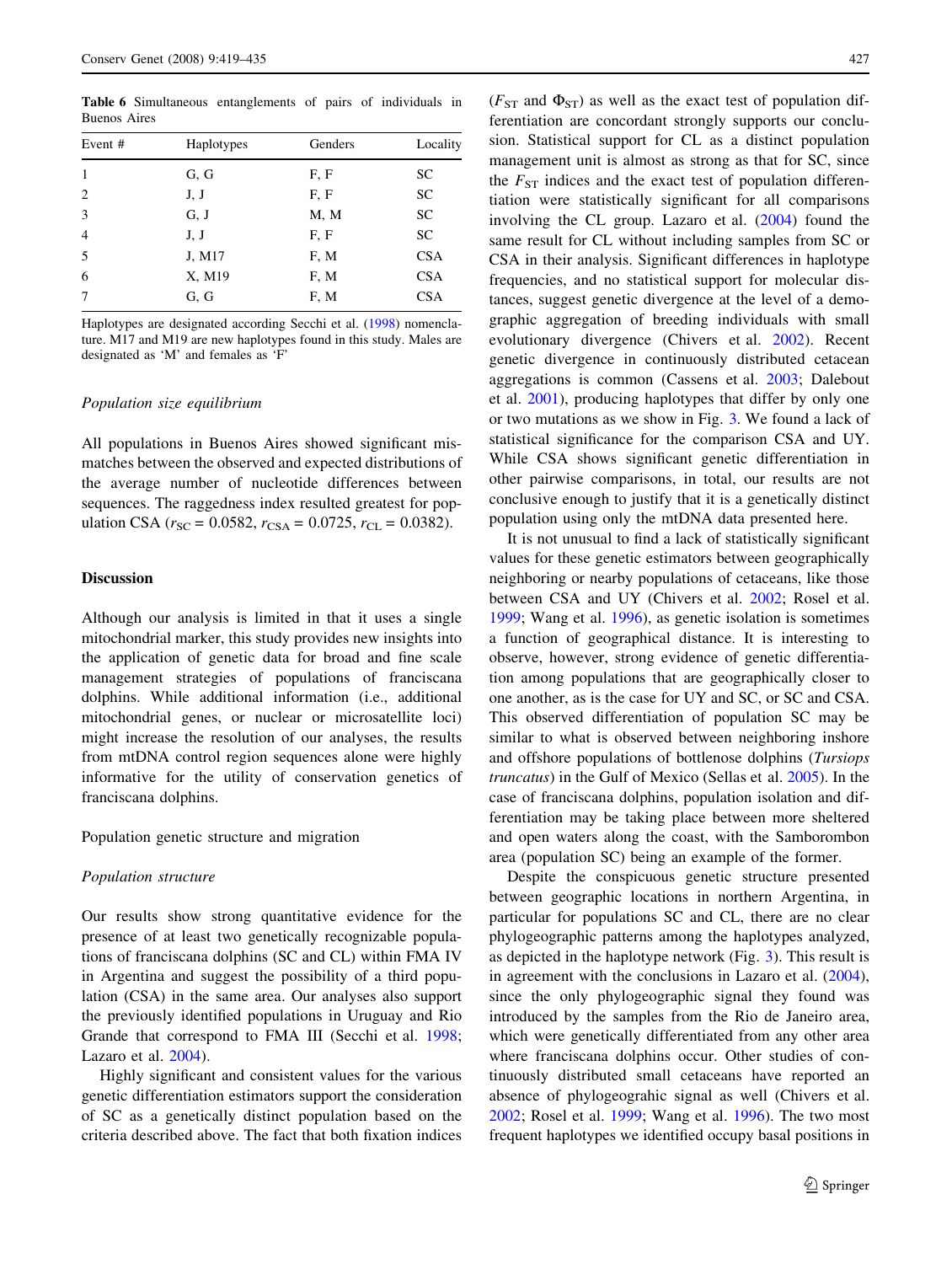the haplotype network, and these same haplotypes were also the highest in frequency in Lazaro et al. ([2004\)](#page-15-0), suggesting that they might be ancestral haplotypes (Clement et al. [2000;](#page-14-0) Posada and Crandall [2001](#page-15-0)). Most of the derived haplotypes (i.e., those separated from the most frequent ones by one or two mutations, see Figs. [1](#page-2-0) and [3\)](#page-6-0) were sampled in CSA and were detected in only one or two individuals. This further supports our suggestion of very recent divergence for CSA group of animals in FMA IV, since 'young' populations generally exhibit numerous derived haplotypes in low frequencies (Waples [1998](#page-16-0)). However, additional evidence is needed to more conclusively define the population structure and relationships of dolphins in the CSA area compared to other nearby fransciscana populations.

Although there are only slight differences among most of the estimated values of genetic diversity, the fact that population SC presents the lowest genetic diversity values despite being a relatively abundant population (Bordino et al. [2004](#page-14-0); Crespo et al. [2004\)](#page-14-0) suggests that low diversity levels need to be evaluated in light of population size, sample size and origin of by-catch.

## Sex-biased dispersal

The reported results of local genetic structure when samples of both sexes were analyzed separately are suggestive of a lack of sex-biased dispersal. This is not an unusual finding in coastally distributed small cetaceans (Natoli et al. [2005](#page-15-0); Rosa et al. [2005;](#page-15-0) Sellas et al. [2005\)](#page-15-0), although cases of male-biased dispersal are more frequently reported (Adams and Rosel [2006;](#page-13-0) Cassens et al. [2005;](#page-14-0) Escorza Treviño and Dizon [2000](#page-14-0); Moller and Beheregaray [2004](#page-15-0); Rosel et al. [1995,](#page-15-0) [1999\)](#page-15-0). It has been suggested that mtDNA can be used to infer patterns of differential migration between sexes by identifying cases of significant female genetic structure (Escorza Treviño and Dizon [2000](#page-14-0)). In the case of female structure, it is assumed that females are more phylopatric and males tend to show more likely characteristics associated with wide-ranging dispersal patterns (Hoelzel [1994\)](#page-14-0).

In our analysis, the absence of female structure gives no evidence of sex-biased structure. Lack of support of female genetic structure for the  $F_{ST}$  and  $\Phi_{ST}$  indices or by the exact test of population differentiation is strong support for our hypothesis of no sex-biased dispersal at the local level. We should highlight, however, that these results only apply, in principle, to the two studied areas of SC and CSA in Argentina. Additional analyses for the rest of the populations within this species' distribution are needed before generalizing about sex-biased migration on franciscana dolphins at the regional scale. In addition, the study of nuclear genetic markers would add resolution to this issue by assessing male genetic structure explicitly (Goudet et al. [2002\)](#page-14-0).

#### Migration

The estimated population migration rates per generation do not exactly match expectations from the results of the fixation indices. However, likelihood-based migration estimations involve quite different assumptions than the procedures used to calculate fixation indices, so we do not expect precise or exact concordance between the datasets. All scaled migration values should be interpreted as relative intensities of gene flow, with the assumption that population size does not vary significantly between our a priori defined populations. Bordino et al. ([2004\)](#page-14-0) estimated coastal population densities of 0.48 and 0.40 ind/ km<sup>2</sup> for the SC and CSA areas, respectively, and concluded that these values were not significantly different. Assuming that these two areas represent hypothetical bounded areas of  $10,000 \text{ km}^2$  bordering the coast, the estimated densities would translate into abundances of 4,800 and 4,000 individuals for the SC and CSA areas, respectively (the estimated abundance for the entire Buenos Aires region was 31,350 individuals, according to Bordino et al [2004](#page-14-0)). Although there are no abundance estimates for the CL or UY areas, Bordino et al. [\(2004](#page-14-0)) determined that population densities in the southern areas of Buenos Aires did not differ significantly compared to those from the northern areas. Given the reported lack of significant differences in population densities in the different areas, we argue that the estimated relative measures of gene flow can be directly compared to one another.

The estimated migration rate and divergence time values suggest that groups UY and SC have historically had the lowest rate of gene flow when contrasted with the relatively high migration rates observed for SC–CSA, CSA–CL and CSA–UY. There are several equally plausible hypotheses that can account for significant population structure and high migration rates among dolphins in these areas. For example, a recent isolation of individuals originally from CSA that dispersed into the Samborombon Bay would explain the high migration rates CSA and SC. Population CL could have been also recently founded by CSA, which would account for their high migration rate and small divergence time, as well as for CLs genetic differentiation from any other population. Alternatively, very high historical levels of gene flow between CSA and UY may be producing the observed migration and divergence time values. While the current mechanisms of gene flow are not fully resolved, the degree of population structure and migration shed new light on the connectivity of these areas for population management (Frankham [1995](#page-14-0); Hoelzel [1998](#page-14-0)).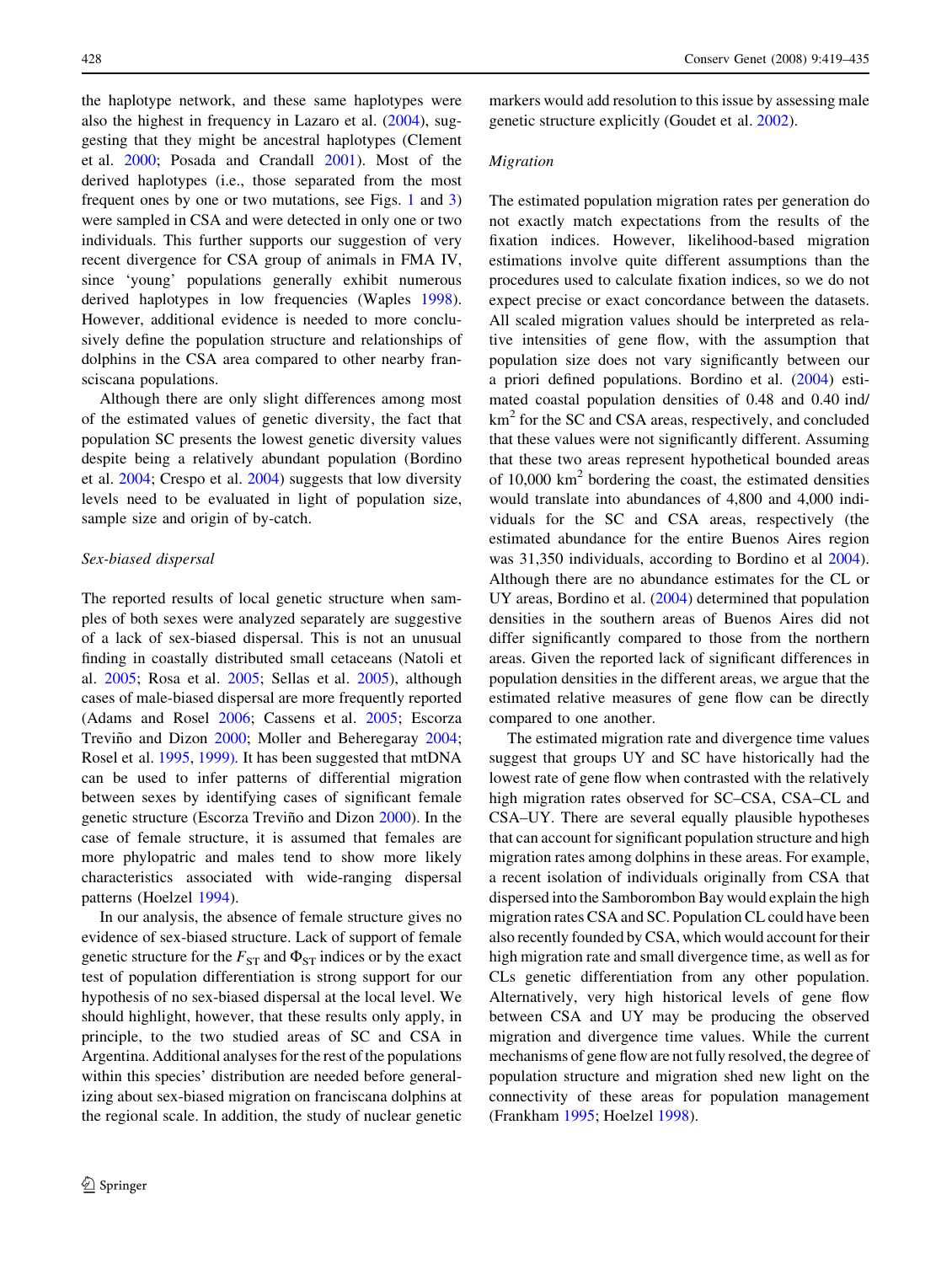The estimated migration rate values for franciscana dolphins in Argentina are comparable to those obtained for other small cetaceans using an analogous likelihood-based statistical framework. Natoli and colleagues (Natoli et al. [2005\)](#page-15-0) suggested that migration rate values between  $2N_{\rm e}m = 22$  and  $2N_{\rm e}m = 30$  among populations of bottlenose dolphins in the Mediterranean are ''relatively high''. Similarly, Sellas and colleagues (Sellas et al. [2005\)](#page-15-0) reported migration rate values between  $2N_{\rm e}m = 2$  and  $2N_{\rm e}m = 7$  among bottlenose populations within the Gulf of Mexico as being ''relatively low''. Although rigorous comparisons of migration rates between these species and the franciscana dolphins are not straightforward given their different ecology and behavior, cualitative comparisons could serve illustrative purposes. With these considerations in mind, our reported migration rate values between RG and UY ( $2N_e m = 8.135$ ) and those between UY and SC  $(2N<sub>e</sub>m = 3.894)$  could be viewed as relatively low, whereas all other migration rate values among franciscana dolphins in Argentina would be relatively high (see Table [4\)](#page-7-0).

#### Isolation by distance?

Evidence of clinal variation of morphological and molecular characters in the terrestrial and marine environment is common in the literature (Arnason et al. [2000](#page-13-0); Brumfield [2005;](#page-14-0) Godoy et al. [2004](#page-14-0); Houlden et al. [1999](#page-14-0); Jefferson and Van Waerebeek [2002\)](#page-15-0). Lazaro et al. ([2004\)](#page-15-0) proposed a model of isolation by distance to explain the distribution of genetic distances between populations of franciscanas in Brazil, Uruguay and Southern Buenos Aires (with group CL being the only sample for this southern area) in light of their results. However, this model does not seem to hold when we include populations SC and CSA in our analysis, with the non-significant Mantel test ( $p = 0.44$ ) for correlating genetic and geographical distances. Low regression values confirm this result when all pairwise combinations are considered (Fig. [4](#page-6-0)a). If we consider only comparisons between contiguous sampling sites, a weak (and non-significant) pattern of increasing genetic distance as geographical distance decreases is shown (Fig. [4](#page-6-0)b). In addition, our likelihoodbased estimations of population migration rates per generation do not suggest an isolation by distance pattern among contiguous populations (see Table [4](#page-7-0) in ''Results'' section).

Our findings counter the idea of a nearest-neighbor or stepping-stone model as the main driver for gene flow within this species, and in particular for the SC population. This point seems especially appropriate for a species in the marine environment, where there are expectations about gene flow and dispersal in the absence of obvious geographic barriers but different behavioral, ecological and environmental cues could account for gene flow estimations (Hoelzel [1998\)](#page-14-0).

Behavior is an important driver of reproduction and dispersal, and hence of gene flow. Bordino and Wells [\(2005](#page-14-0)) used radio-telemetry to follow individuals captured and released in the Bahia Samborombon, in the San Clemente area (SC). The radio telemetry study followed three female franciscanas for 6 weeks and showed a maximum dispersal of 20 km from the capture location. In agreement with these results, posterior satellite tracking efforts (Bordino and Wells, pers. comm.) monitored two male and two female franciscanas for over a year in the same area. Both studies show a resident behavior for the tagged animals without dispersing significantly from that location, suggesting a clear resident pattern for the studied animals in SC.

Ecology and behavior are tightly linked in natural systems. A type of resident-like behavior may be influenced, in turn, by ecological cues related to feeding or breeding strategies. The Bahia Samborombon is one of the areas in the Buenos Aires Province coast where common prey items for franciscana dolphins are more abundant (Lasta [1995](#page-15-0)). This suggests that this resident-like behavior may be associated with feeding strategies. On the other hand, given the frequency with which we observe adult–calf pairs in the area, we cannot rule out that animals may be using the area to breed and/or calve. The Bahia Samborombon, to the north of San Clemente, is an enclosed habitat with shallow waters and high prey abundance (Bezzi and Boschi [2000](#page-14-0); Lasta [1995;](#page-15-0) Lasta and Acha [1996\)](#page-15-0), which would make it suitable for calving. Our hypothesis is supported by other case studies involving two small cetacean species in which ecological features seem to play important roles in maintaining population differentiation (Cassens et al. [2005](#page-14-0); Rosa et al. [2005](#page-15-0)).

There is additional evidence that supports our contention that the ecological niche plays an important role for influencing population structure in this species. Diet was found to be more similar between animals inhabiting areas in Rio Grande and Uruguay than between any of these areas and Argentina (Ott [1994](#page-15-0); Pinedo [1982;](#page-15-0) Pinedo et al. [1989](#page-15-0)). Aznar and colleagues (Aznar et al. [1994](#page-13-0), [1995\)](#page-13-0) and Andrade and colleagues (Andrade et al. [2000\)](#page-13-0) showed that parasite infection levels in franciscana dolphins from Rio Grande and Uruguay are significantly different to those sampled in Argentina.

Environmental factors have been previously proposed as drivers of population structure in small coastal cetaceans (Hoelzel [1994;](#page-14-0) Natoli et al. [2005](#page-15-0)). The La Plata estuary has a high concentration of sediments, produced by the discharge of the Parana River. This, in combination with the predominant winds and currents in the area (O'connor [1991](#page-15-0)), the water chemical composition (Colombo et al. [2005](#page-14-0), [2006\)](#page-14-0) and physical features of the estuary (Guerrero et al. [1997](#page-14-0)), makes it a distinct aquatic environment (Huret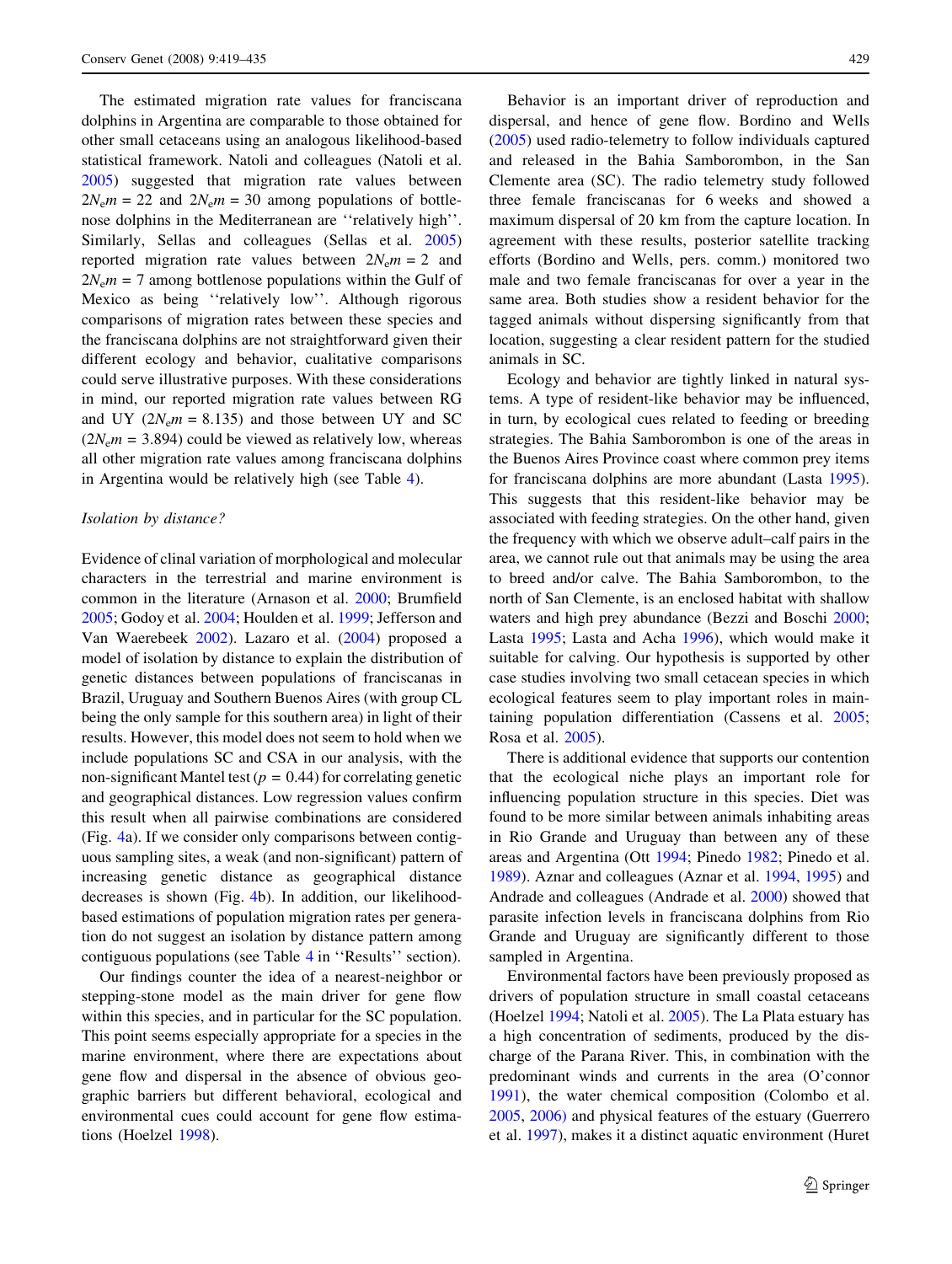et al. [2005;](#page-14-0) Jaureguizar et al. [2004](#page-14-0)) and play an important role for franciscana dolphins.

In light of the abovementioned interaction among behavioral, ecological, and environmental features in relation to the presence of population structure, there is a clear need to allocate future efforts to explicitly address some of these issues in more depth for the franciscana. In particular, a comprehensive approach combining quantitative assessments of relevant oceanographic variables, data on resource availability and distribution and cetacean genetic and demographic information would certainly contribute to addressing some of the likely mechanisms influencing population partitioning. Finally, detailed behavior studies in combination with satellite telemetry data are instrumental in linking genetic and demographic partitioning with environmental and ecological factors in an explicit spatial and temporal framework.

## Demographic and genetic impacts of by-catch

The detrimental consequences of accidental entanglement in gillnets are not only reflected in reductions of population size, as by-catch also affects important demographic and genetic aspects of populations (Harwood [1999;](#page-14-0) Morizur et al. [1999](#page-15-0)). We find empirical evidence that these impacts are occurring among Argentina's franciscana dolphins based on the genetic results effecting population size and impacts to particular maternal lineages, and social groupings.

#### Population size fluctuations

The mismatch distributions suggest that populations in Buenos Aires are not in population size equilibrium (Harpending [1994;](#page-14-0) Rogers and Harpending [1992\)](#page-15-0). However, these changes in population size have occurred over evolutionary time and it is therefore not possible to date them based on the genetic data alone. Additional data reporting high levels of by-catch along the entire species distribution (Albareda and Albornoz [1994;](#page-13-0) Bordino et al. [2002;](#page-14-0) Corcuera et al. [1994](#page-14-0); Pinedo et al. [1989](#page-15-0); Secchi et al. [2003](#page-15-0); Secchi and Wang  $2002$ ) and the abundance estimates to date (Crespo [2004](#page-14-0)), suggest that these changes in population size equilibrium may actually be recent reductions in population size.

## Differential impacts to females with calves

We reported seven cases of simultaneously captured franciscana dolphins during the summer seasons. The four cases of an adult female and a juvenile sharing the same mitochondrial haplotype are suggestive of mother–calf pairs, although a microsatellite analysis is needed for parent-offspring confirmation. Valsecchi and colleagues (Valsecchi and Zanelatto [2003](#page-15-0)) reported a similar case with four simultaneously entangled franciscana dolphins sharing the same mitochondrial haplotype. In that case, a microsatellite analysis suggested that the group might have consisted of a mother, its two calfs and possibly the father of one of the calfs. The presence of mother–calf pairs being entangled would signify a serious threat to the population, and further confirm the possibility of a significant breeding activity in San Clemente and surrounding areas.

## Differential impacts to maternal lineages

Rates of by-catch appear to show an association with certain maternal lineages when compared to the genetic composition of the sampled populations. Having found that multiple entanglements impacted mainly haplotypes G and J (which are in highest frequencies in the total sample) out of the 29 haplotypes present in the study area is an indication that some maternal lineages may be suffering differentially from by-catch, especially considering the possibility that matrilineal groups may move together and may be affected by similar phenomena (Baker et al. [1994;](#page-13-0) Weinrich et al. [2006\)](#page-16-0). Since all the samples in our analysis result from by-catch, we do not know if the accidentally entangled animals truly represent the full extent of the franciscana dolphin genetic variability and population composition. To provide more insight into these results, a sampling scheme that combines by-caught and biopsy-sampled animals would be needed.

## Management implications

When significant genetic structure is found between populations, which may or may not be defined a priori, such populations are typically recognized as separate management units (Avise [1995,](#page-13-0) [2000](#page-13-0); Frankham [1995](#page-14-0); Hoelzel [1994](#page-14-0), [1998;](#page-14-0) Palumbi and Cipriano [1998\)](#page-15-0). Based on results from the franciscana populations identified in the current and previous studies (Secchi et al. [1998](#page-15-0); Lazaro et al. [2004\)](#page-15-0), levels of genetic differentiation provide strong evidence for managing the broad-scale populations as FMA separately throughout their range (Secchi et al. [2003\)](#page-15-0).

The Franciscana Management Area IV in Argentina is supported by our analysis, since it encompasses populations (SC, SCA, and CL) that are genetically isolated from those found in Brazil (RG) and Uruguay (UY). Moreover, we provide behavioral, ecological and environmental information that is consistent with and supports our genetic findings. Furthermore, we found evidence of a fine-scale genetic structure within Argentina, which could merit further subdivision within the FMA IV. Specifically, at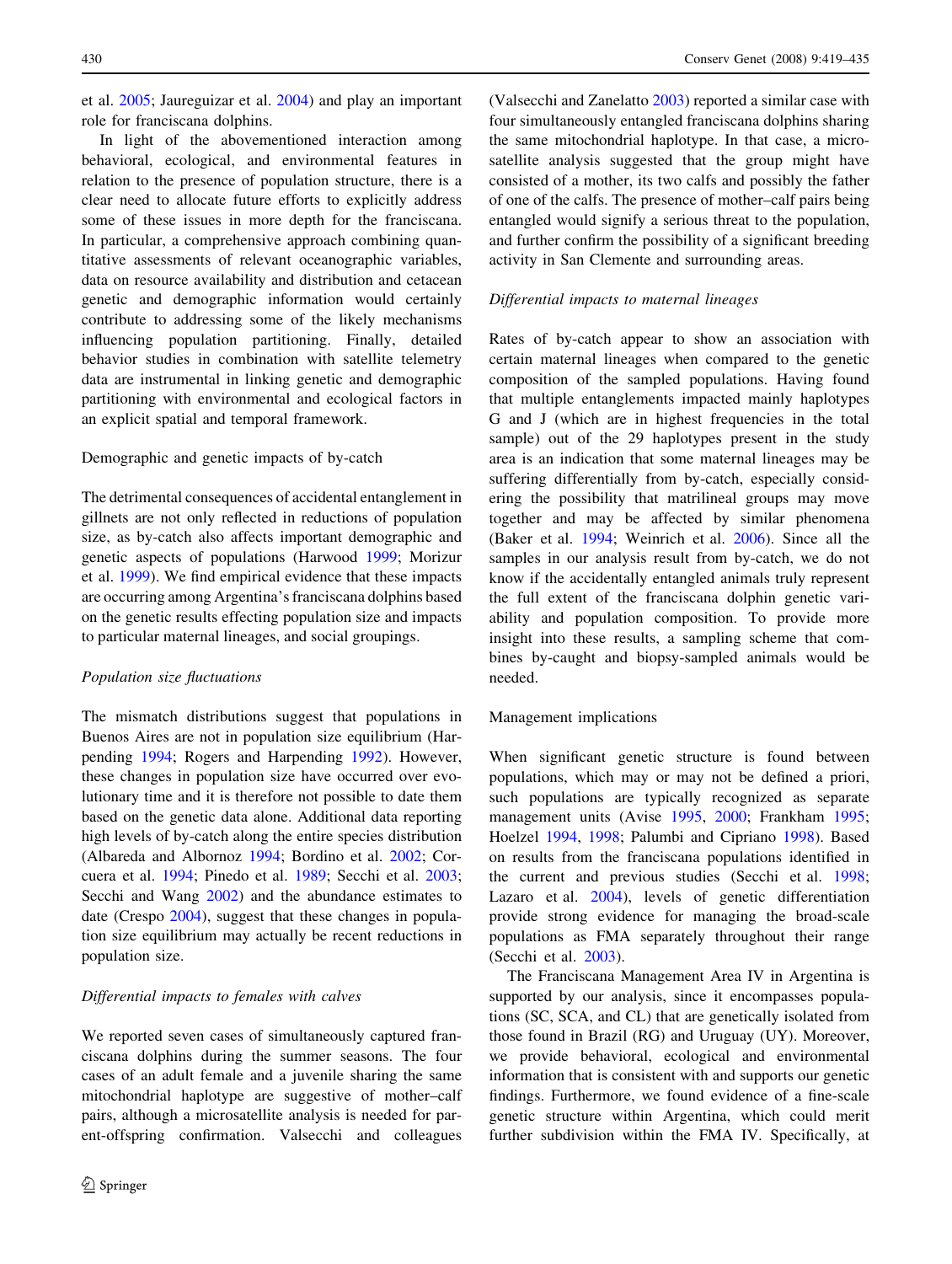least two genetically distinct populations are recognized in the southern tip of the species distribution: SC and CL.

Following the traditional approach in studies of cetacean population structure, we base our conclusions regarding genetic differentiation on significance of the fixation indices rather than their specific value (Hoelzel [1994,](#page-14-0) [1998\).](#page-14-0) However, some reference to these values may be useful for some management schemes that compare or contrast these values across differentiated populations. Among of the population comparisons involving SC, we found significant values of  $F_{ST} > 0.5$  and two comparisons exhibit significant values of  $F_{ST} > 0.1$ . This pattern is even stronger when we look at the  $\Phi_{ST}$  values (Table [3](#page-6-0)), suggesting that SC would be a population under the evolutionary paradigm definition proposed by Waples and Gaggiotti [\(2006](#page-16-0)). In addition, satellite telemetry data for this population suggests fidelity to this location during the entire year, which is consistent with the demographic paradigm of population definition. This situation is somewhat similar for the CL population, but is mainly supported by the  $F_{ST}$  values that are concordant with the evolutionary paradigm of population definition in Waples and Gaggiotti [\(2006](#page-16-0)). The status for the CSA assemblage should be revisited with additional data and analyses (i.e., a combination of mtDNA with microsatellites).

In this effort to conserve cetacean populations, marine protected areas (MPAs) have worked as effective tools in a number of cases (Hooker and Gerber [2004](#page-14-0); Lundquist and Granek [2005\)](#page-15-0). An effective MPA requires a sound design aimed at protecting particularly important evolutionary, ecological, and demographic factors such as: (i) maintenance of genetic diversity by enhancing migration from other populations; (ii) protection of feeding grounds when these are identified; and (iii) protection of areas thought to be important for reproduction. The Bahia Samborombon and surrounding areas, where population SC was sampled, seem to involve all three mentioned factors. Our initial genetic investigations coupled with ecological studies indicate that further protection of this area for dolphins is merited. To this end, implementing a sustainable fishery management scheme where fishing techniques that are proved to minimize by-catch are used, would be a firm step to the conservation of at least some franciscana dolphin populations.

Acknowledgments We are indebted to the Fundacion Aquamarina volunteers and the local fishermen in Argentina for their indispensable support with the sample collection and other logistic aspects of this work. Wildlife Trust, Whitley Laing and Rufford foundations, the New England Aquarium, and Foundacion Vida Silvestre Argentina provided significant funding for the field aspects of this project and support for M.M. Juan Carlos Morales and The Center for Environmental Research and Conservation at Columbia University provided part of the laboratory training for M.M. We thank Rob DeSalle, George Amato, the Sackler Institute of Comparative Genomics, and

the Center for Conservation Genetics for support in the laboratory. We are grateful to Rasmus Nielsen for his feedback regarding MDIV and to the Computational Biology Service Unit at Cornell University for allowing us to use their server for our computations. We want to thank Cristina Pomilla, George Amato and three anonymous reviewers for providing useful comments that significantly improved this manuscript. Funding for the genetic work was provided from grants to HCR.

## Appendix

#### Appendix A

| <b>Table A1.</b> Initial parameters and results for <i>each</i> of the MDIV runs |  |
|----------------------------------------------------------------------------------|--|
|----------------------------------------------------------------------------------|--|

| Run            | Run parameters  |                 |                   | Estimated parameters |       |       |
|----------------|-----------------|-----------------|-------------------|----------------------|-------|-------|
|                | # of cyc        | Burn-in         | $max$ $M$         | Theta                | M     | T     |
| RG-UY          |                 |                 |                   |                      |       |       |
| 1              | $1 \times 10^7$ | $5\times10^5$   | 10                | 2.581789             | 8.520 | 0.040 |
| $\overline{c}$ | $1 \times 10^7$ | $5 \times 10^5$ | 10                | 2.581789             | 5.420 | 0.100 |
| 3              | $1 \times 10^7$ | $5 \times 10^5$ | 10                | 2.688475             | 4.880 | 0.250 |
| 4              | $1\times10^7$   | $5 \times 10^5$ | 10                | 2.752486             | 9.480 | 0.120 |
| 5              | $1 \times 10^7$ | $5 \times 10^5$ | 10                | 2.709812             | 5.960 | 0.040 |
| 6              | $1\times10^7$   | $5\times10^5$   | 10                | 2.645801             | 5.080 | 0.100 |
| 7              | $1 \times 10^7$ | $5 \times 10^5$ | 10                | 2.475104             | 7.080 | 0.120 |
| 8              | $1 \times 10^7$ | $5 \times 10^5$ | 10                | 2.581789             | 5.260 | 0.020 |
| 9              | $1 \times 10^7$ | $5 \times 10^5$ | 10                | 2.603126             | 5.140 | 0.040 |
| 10             | $1 \times 10^7$ | $5 \times 10^5$ | 10                | 2.624463             | 6.720 | 0.100 |
|                |                 |                 | Average (10)      | 2.624463             | 6.354 | 0.093 |
| 11             | $1 \times 10^7$ | $5 \times 10^5$ | 15                | 2.581789             | 7.650 | 0.050 |
| 12             | $1\times10^7$   | $5 \times 10^5$ | 15                | 2.667138             | 5.310 | 0.150 |
| 13             | $1 \times 10^7$ | $5 \times 10^5$ | 15                | 2.517778             | 5.280 | 0.040 |
| 14             | $1 \times 10^7$ | $5 \times 10^5$ | 15                | 2.603126             | 4.980 | 0.080 |
| 15             | $1 \times 10^7$ | $5 \times 10^5$ | 15                | 2.475104             | 7.650 | 0.120 |
| 16             | $1 \times 10^7$ | $5 \times 10^5$ | 15                | 2.645801             | 7.080 | 0.120 |
| 17             | $1 \times 10^7$ | $5 \times 10^5$ | 15                | 2.539115             | 7.110 | 0.210 |
| 18             | $1 \times 10^7$ | $5 \times 10^5$ | 15                | 2.496441             | 7.530 | 0.150 |
| 19             | $1 \times 10^7$ | $5 \times 10^5$ | 15                | 2.603126             | 4.740 | 0.060 |
| 20             | $1 \times 10^7$ | $5 \times 10^5$ | 15                | 2.496441             | 4.590 | 0.050 |
|                |                 |                 | Average (15)      | 2.562585             | 6.192 | 0.103 |
|                |                 |                 | Average $(10-15)$ | 2.593524             | 6.273 | 0.098 |
| UY-SC          |                 |                 |                   |                      |       |       |
| 1              | $1 \times 10^7$ | $5 \times 10^5$ | 10                | 3.136666             | 3.100 | 0.120 |
| 2              | $1 \times 10^7$ | $5 \times 10^5$ | 10                | 3.111370             | 2.700 | 0.040 |
| 3              | $1\times10^7$   | $5 \times 10^5$ | 10                | 3.086074             | 2.400 | 0.190 |
| 4              | $1 \times 10^7$ | $5 \times 10^5$ | 10                | 3.161961             | 2.220 | 0.150 |
| 5              | $1\times10^7$   | $5 \times 10^5$ | 10                | 3.237848             | 2.740 | 0.250 |
| 6              | $1\times10^7$   | $5 \times 10^5$ | 10                | 3.060799             | 2.340 | 0.220 |
| 7              | $1\times10^7$   | $5 \times 10^5$ | 10                | 3.035483             | 2.540 | 0.190 |
| 8              | $1 \times 10^7$ | $5 \times 10^5$ | 10                | 3.010187             | 2.800 | 0.240 |
| 9              | $1 \times 10^7$ | $5 \times 10^5$ | 10                | 3.111370             | 2.320 | 0.130 |
| 10             | $1 \times 10^7$ | $5 \times 10^5$ | 10                | 2.934300             | 2.640 | 0.150 |
|                |                 |                 | Average (10)      | 3.088606             | 2.580 | 0.168 |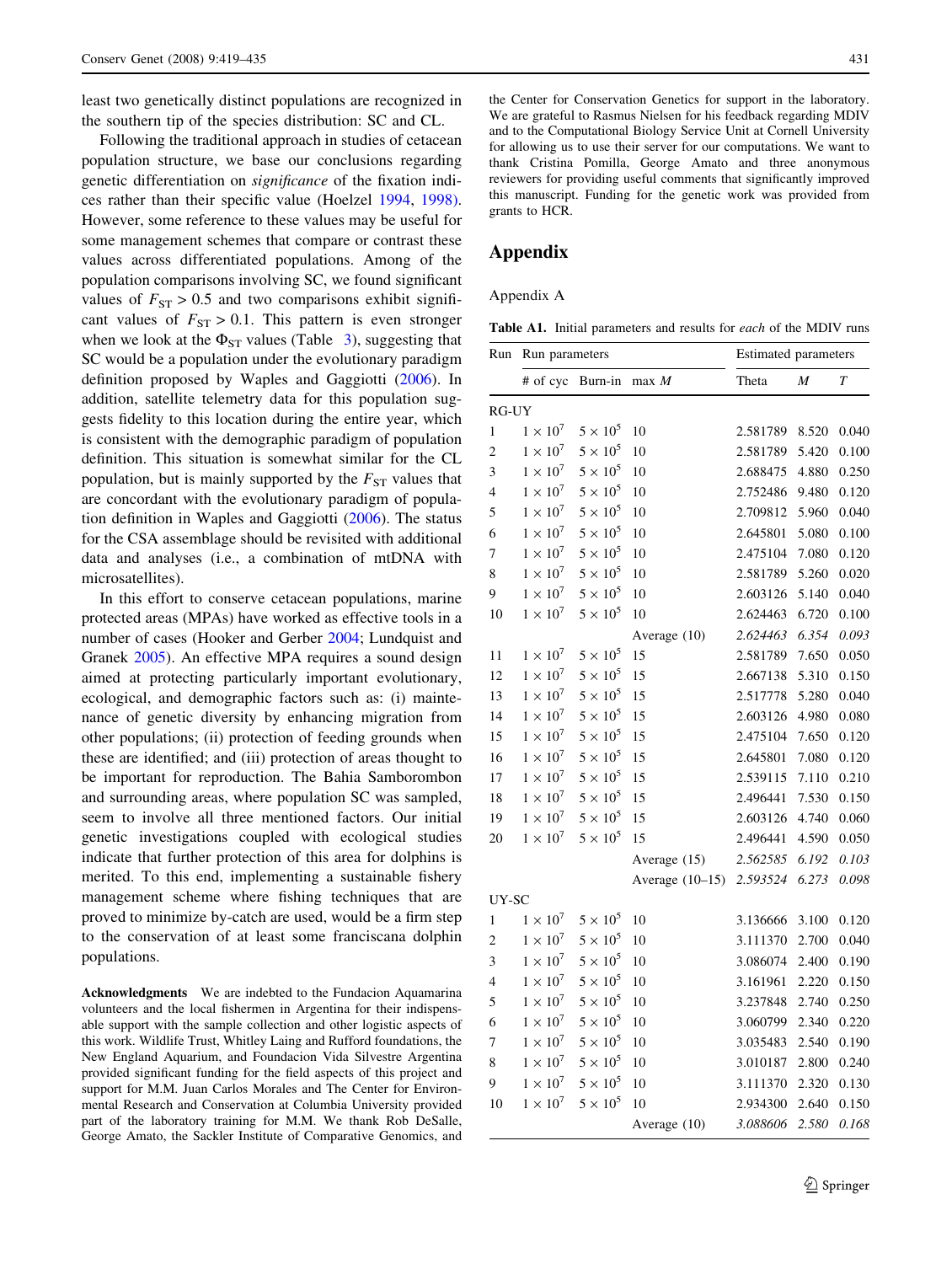<span id="page-13-0"></span>Table A1 continued

| Run            | Run parameters  |                 | Estimated parameters |          |        |       |
|----------------|-----------------|-----------------|----------------------|----------|--------|-------|
|                | # of cyc        | Burn-in         | $\max$ $M$           | Theta    | M      | T     |
| SC-CSA         |                 |                 |                      |          |        |       |
| 1              | $1 \times 10^7$ | $5 \times 10^5$ | 35                   | 4.432267 | 16.450 | 0.020 |
| $\overline{2}$ | $1 \times 10^7$ | $5 \times 10^5$ | 35                   | 4.875494 | 17.500 | 0.020 |
| 3              | $1 \times 10^7$ | $5 \times 10^5$ | 35                   | 4.812176 | 14.280 | 0.070 |
| $\overline{4}$ | $1 \times 10^7$ | $5 \times 10^5$ | 35                   | 5.002130 | 13.440 | 0.080 |
| 5              | $1 \times 10^7$ | $5 \times 10^5$ | 35                   | 4.812176 | 14.140 | 0.020 |
| 6              | $1 \times 10^7$ | $5 \times 10^5$ | 35                   | 4.748858 | 16.450 | 0.030 |
| 7              | $1 \times 10^7$ | $5 \times 10^5$ | 35                   | 4.843835 | 8.820  | 0.030 |
| 8              | $1 \times 10^7$ | $5 \times 10^5$ | 35                   | 4.717199 | 15.050 | 0.160 |
| 9              | $1 \times 10^7$ | $5 \times 10^5$ | 35                   | 4.590563 | 14.700 | 0.020 |
| 10             | $1 \times 10^7$ | $5 \times 10^5$ | 35                   | 4.717199 | 13.090 | 0.020 |
|                |                 |                 | Average (35)         | 4.755190 | 14.392 | 0.047 |
| 11             | $1\times10^7$   | $5 \times 10^5$ | 50                   | 4.843385 | 21.350 | 0.020 |
| 12             | $1 \times 10^7$ | $5 \times 10^5$ | 50                   | 4.622222 | 17.500 | 0.030 |
| 13             | $1 \times 10^7$ | $5 \times 10^5$ | 50                   | 4.875494 | 33.900 | 0.060 |
| 14             | $1 \times 10^7$ | $5 \times 10^5$ | 50                   | 4.527245 | 10.700 | 0.020 |
| 15             | $1\times10^7$   | $5 \times 10^5$ | 50                   | 4.622222 | 14.300 | 0.030 |
| 16             | $1 \times 10^7$ | $5 \times 10^5$ | 50                   | 4.875494 | 17.300 | 0.030 |
| 17             | $1 \times 10^7$ | $5 \times 10^5$ | 50                   | 4.812176 | 23.800 | 0.030 |
| 18             | $1 \times 10^7$ | $5 \times 10^5$ | 50                   | 4.748858 | 10.900 | 0.020 |
| 19             | $1 \times 10^7$ | $5 \times 10^5$ | 50                   | 4.748858 | 10.900 | 0.020 |
| 20             | $1 \times 10^7$ | $5 \times 10^5$ | 50                   | 4.812176 | 10.900 | 0.040 |
|                |                 |                 | Average (50)         | 4.748813 | 17.155 | 0.030 |
|                |                 |                 | Average (35-50)      | 4.752001 | 15.774 | 0.039 |
| <b>CSA-CL</b>  |                 |                 |                      |          |        |       |
| 1              | $1 \times 10^7$ | $5 \times 10^5$ | 10                   | 5.926629 | 4.240  | 0.100 |
| $\overline{c}$ | $1 \times 10^7$ | $5 \times 10^5$ | 10                   | 5.701983 | 4.980  | 0.090 |
| 3              | $1 \times 10^7$ | $5 \times 10^5$ | 10                   | 5.740257 | 5.020  | 0.070 |
| $\overline{4}$ | $1 \times 10^7$ | $5 \times 10^5$ | 10                   | 5.814806 | 5.040  | 0.050 |
| 5              | $1 \times 10^7$ | $5 \times 10^5$ | 10                   | 6.150276 | 4.590  | 0.040 |
| 6              | $1 \times 10^7$ | $5 \times 10^5$ | 10                   | 5.852081 | 6.240  | 0.080 |
| 7              | $1 \times 10^7$ | $5 \times 10^5$ | 10                   | 5.553885 | 5.200  | 0.090 |
| 8              | $1\times10^7$   | $5\times10^5$   | 10                   | 5.740257 | 5.860  | 0.060 |
| 9              | $1 \times 10^7$ | $5 \times 10^5$ | 10                   | 5.777532 | 4.920  | 0.050 |
| 10             | $1 \times 10^7$ | $5\times10^5$   | 10                   | 6.075727 | 5.820  | 0.080 |
|                |                 |                 | Average $(10)$       | 5.833343 | 5.191  | 0.071 |
| UY-CSA         |                 |                 |                      |          |        |       |
| 1              | $1 \times 10^7$ | $5 \times 10^5$ | 35                   | 5.610075 | $>30$  | 0.050 |
| $\overline{c}$ | $1 \times 10^7$ | $5 \times 10^5$ | 35                   | 5.788741 | 24.990 | 0.050 |
| 3              | $1 \times 10^7$ | $5 \times 10^5$ | 35                   | 5.610075 | 23.800 | 0.010 |
| $\overline{4}$ | $1 \times 10^7$ | $5 \times 10^5$ | 35                   | 5.753007 | $>30$  | 0.030 |
| 5              | $1 \times 10^7$ | $5 \times 10^5$ | 35                   | 5.645808 | 16.800 | 0.030 |
| 6              | $1 \times 10^7$ | $5 \times 10^5$ | 35                   | 5.431411 | $>30$  | 0.030 |
| 7              | $1 \times 10^7$ | $5 \times 10^5$ | 35                   | 5.538609 | 17.300 | 0.010 |
| 8              | $1 \times 10^7$ | $5 \times 10^5$ | 35                   | 5.431411 | 23.600 | 0.010 |

|  | <b>Table A1</b> continued |
|--|---------------------------|
|--|---------------------------|

| Run Run parameters                           |                          |                                    | Estimated parameters  |   |  |
|----------------------------------------------|--------------------------|------------------------------------|-----------------------|---|--|
|                                              | # of cyc Burn-in max $M$ |                                    | Theta                 | M |  |
| 9 $1 \times 10^7$ $5 \times 10^5$ 35         |                          |                                    | 5.467142 12.800 0.060 |   |  |
| $10 \t 1 \times 10^7 \t 5 \times 10^5 \t 35$ |                          |                                    | 5.467143 19.300 0.010 |   |  |
|                                              |                          | Average (35) 5.574342 19.799 0.029 |                       |   |  |

Each run comprised three likelihood distributions, one for each of the parameters estimated by the model: theta, the migration parameter between populations  $(M)$ , and the divergence time between populations  $(T)$ . Each of the resulting theta values, migration parameters  $(M)$ and divergence time parameters  $(T)$  were obtained as the maximum likelihood values from each of the distributions. We reported the average value for each of the three parameters, calculated from all sets of runs between each pair of populations. Migration parameters that did not converge to a most likely value were reported as > 30 and were not taken into account in the average calculations

### References

- Adams LD, Rosel PE (2006) Population differentiation of the Atlantic spotted dolphin (Stenella frontalis) in the western North Atlantic, including the Gulf of Mexico. Marine Biol 148:671–681
- Albareda D, Albornoz N (1994) Mortalidad de Franciscanas en la Pesqueria Artesanal de San Bernardo y Mar de Ajo-Prov. de Buenos Aires, Argentina. In 2° Encontro sobre Coordinacăo de Pesquisa e Manejo da Franciscana (In Spanish)
- Amos W, Balmford A (2001) When does conservation genetics matter? Heredity 87:257–265
- Andrade A, Pinedo MC, Pereira JJ (2000) As franciscanas do Sul do Brasil, Uruguai e Argentina constituem distintos estoques? UNEP/CMS (ed.) Report of the Third Workshop for Coordinated Research and Conservation of the Franciscana Dolphin (Pontoporia blainvillei) in the Southern Atlantic, 26–28 November 1997, Buenos Aires, Argentina. UNEP/CMS, Bonn.112 pp (In Portuguese)
- Arnason E, Petersen PH, Kristinsson K, Sigurgislason H, Palsson S (2000) Mitochondrial cytochrome b DNA sequence variation of Atlantic cod from Iceland and Greenland. J Fish Biol 56:409–430
- Avise JC (1995) Mitochondrial DNA polymorphism and a connection between genetics and demography of relevance to conservation. Conserv Biol 9:686–690
- Avise JC (2000) Phylogeography: the history and formation of species. Harvard University Press
- Aznar FJ, Balbuena JA, Raga JA (1994) Helminth communities of Pontoporia-Blainvillei (Cetacea, Pontoporiidae) in Argentinean Waters. Can J Zool—Revue Canadienne Zool 72:702–706
- Aznar FJ, Raga JA, Corcuera J, Monzon F (1995) Helminths as biological tags for franciscana (Pontoporia blainvillei) (Cefacea, Pontoporiidae) in Argentinian and Uruguayan waters. Mammalia 59:427–435
- Baker CS, Weinrich MT, Early G, Palumbi SR (1994) Genetic impact of an unusual group mortality among Humpback Whales. J Hered 85:52–54
- Bandelt HJ, Forster P, Röhl A (1999) Median-joining networks for inferring intraspecific phylogenies. Mol Biol Evol 16:37–48
- Berggren P, Wade PR, Carlstrom J, Read AJ (2002) Potential limits to anthropogenic mortality for harbour porpoises in the Baltic region. Biol Conserv 103:313–322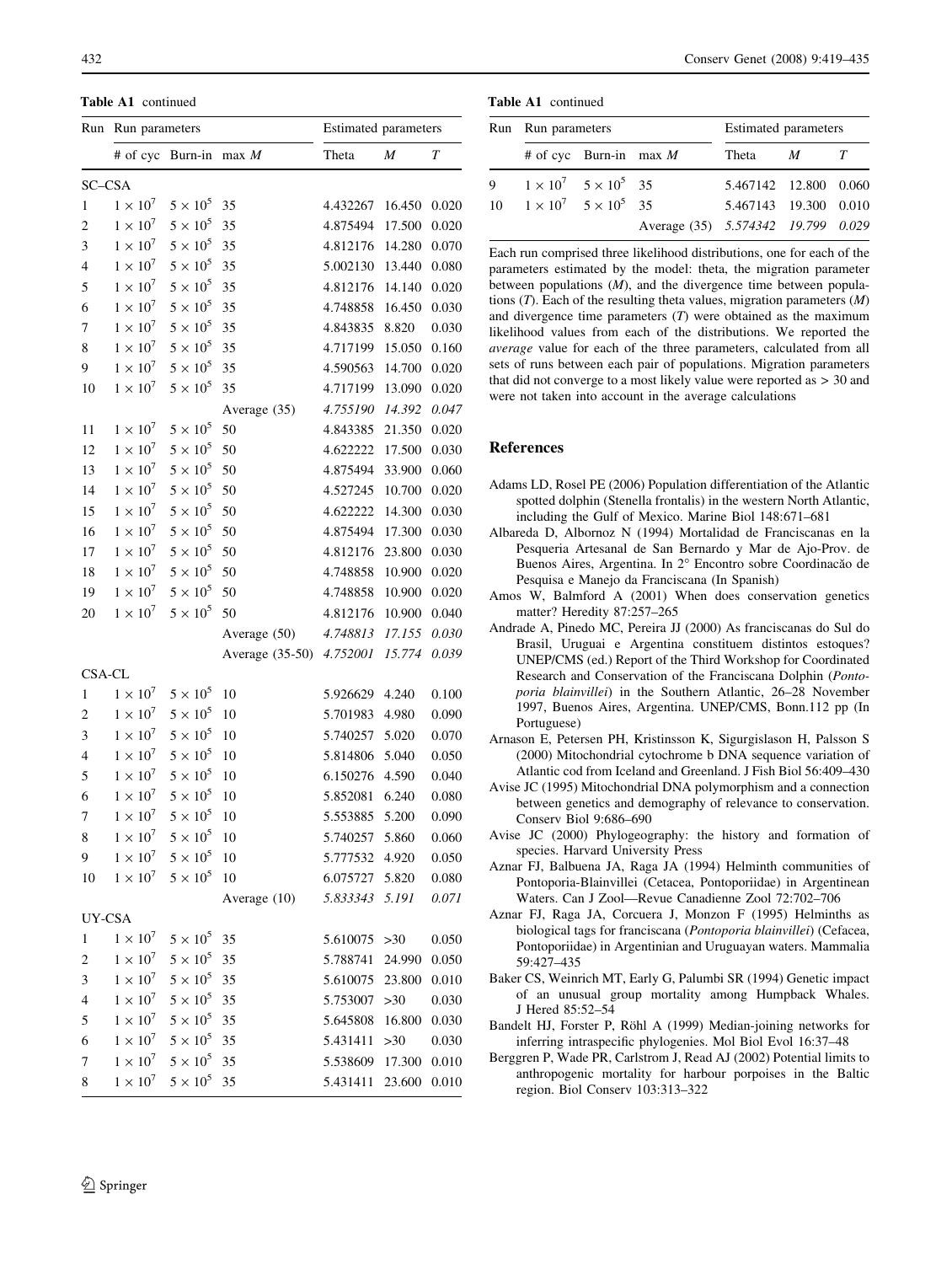- <span id="page-14-0"></span>Bezzi SAR, Boschi E (eds) (2000) Sintesis del estado de las pesquerias maritimas argentinas y de la Cuenca del Plata. Anos 1997–1998, con una actualizacion de 1999, Publicaciones especiales, INIDEP, Mar del Plata
- Bordino P, Albareda D, Fidalgo G (2004) Abundance estimation of Franciscana dolphin (Pontoporia blainvillei) from boat surveys in Buenos Aires, Argentina.Technical paper SC56/SM13. 56th IWC Meeting, Sorrento, Italy
- Bordino P, Kraus S, Albareda D, Fazio A, Palmerio A, Mendez M, Botta S (2002) Reducing incidental mortality of Franciscana dolphin Pontoporia blainvillei with acoustic warning devices attached to fishing nets. Marine Mammal Sci 18:833–842
- Bordino P, Thompson G, Iñíguez M (1999) Ecology and behaviour of the franciscana (Pontoporia blainvillei) in Bahía Anegada, Argentina. J Cetacean Res Manage 1:213–222
- Bordino P, Wells RS (2005) Radotracking of Franciscana Dolphins (Pontoporia blainvillei) in Bahia Samborombon, Buenos Aires, Argentina. 16th Biennial Conference on the Biology of Marine Mammals, San Diego, California
- Brennin R, Murray BW, Friesen MK, Maiers LD, Clayton JW, White BN (1997) Population genetic structure of beluga whales (Delphinapterus leucas): mitochondrial DNA sequence variation within and among North American populations. Can J Zool 75:795–802
- Brumfield RT (2005) Mitochondrial variation in Bolivian populations of the variable antshrike (Thamnophilus caerulescens). Auk 122:414–432
- Buonaccorsi VP, Kimbrell CA, Lynn EA, Vetter RD (2005) Limited realized dispersal and introgressive hybridization influence genetic structure and conservation strategies for brown rockfish, Sebastes auriculatus. Conserv Genet 6:697–713
- Cassens I, Van Waerebeek K, Best PB, Crespo EA, Reyes J, Milinkovitch MC (2003) The phylogeography of dusky dolphins (Lagenorhynchus obscurus): a critical examination of network methods and rooting procedures. Mol Ecol 12:1781–1792
- Cassens I, Van Waerebeek K, Best PB, Tzika A, Van Helden AL, Crespo EA, Milinkovitch MC (2005) Evidence for male dispersal along the coasts but no migration in pelagic waters in dusky dolphins (Lagenorhynchus obscurus). Mol Ecol 14:107–121
- Chivers SJ, Dizon AE, Gearin PJ, Robertson KM (2002) Small-scale population structure of eastern North Pacific harbour porpoises (Phocoena phocoena) indicated by molecular genetic analyses. J Cetacean Res Manage 4:111–122
- Clement M, Posada D, Crandall KA (2000) TCS: a computer program to estimate gene genealogies. Mol Ecol 9:1657–1659
- Colombo JC, Cappelletti N, Barreda A, Migoya MC, Skorupka CN (2005) Vertical fluxes and accumulation of PCBs in coastal sediments of the Rio de la Plata estuary, Argentina. Chemosphere 61:1345–1357
- Colombo JC, Cappelletti N, Lasci J, Migoya MC, Speranza E, Skorupka CN (2006). Sources, vertical fluxes, and equivalent toxicity of aromatic hydrocarbons in coastal sediments of the Rio de la Plata Estuary, Argentina. Environ Sci Technol 40:734–740
- Corcuera J, Monzon F, Crespo EA, Aguilar A, Raga JA (1994) Interactions between marine mammals and the costal fisheries of Necochea and Claromeco (Buenos Aires Province). IWC Special issue 15, pp 283–289
- Crespo EA, Harris G, Gonzalez R (1998) Group size and distributional range of the Franciscana Pontoporia blainvillei. Marine Mammal Sci 14:845–849
- Crespo EA, Pedraza SN, Grandi FM, Dans LS, Garaffo G (2004) Abundance estimation of Franciscana dolphins, Pontoporia blainvillei, in Buenos Aires province, Argentina, from aerial surveys. Technical paper SC/56/SM9. 56th IWC Meeting, Sorrento, Italy
- Dalebout MK, Hooker SK, Christensen I (2001) Genetic diversity and population structure among northern bottlenose whales, Hyperoodon ampullatus, in the western North Atlantic Ocean. Can J Zool 79:478–484
- Dawson S M, Read A, Slooten E (1998) Fingers, porpoises and power: Uncertainties with using fingers to reduce by catch of small cetaceans. Biol Conserv 84:141–146
- Dawson SM, Slooten E (1993) Conservation of Hector Dolphins—the case and process which led to establishment of the Banks– Peninsula–Marine–Mammal–Sanctuary. Aquat Conserv Marine Freshw Ecosyst 3:207–221
- Escorza Treviño S, Dizon AE (2000) Phylogeography, intraspecific structure and sex-biased dispersal of Dall's porpoise, Phocoenoides dalli, revealed by mitochondrial and microsatellite DNA analyses. Mol Ecol 9:1049–1060
- Excoffier L, Smouse P, y Quattro J (1992) Analysis of molecular variance inferred from metric distances among DNA haplotypes: application to human mitochondrial DNA restriction data. Genetics 136:343–359
- Feral JP (2002) How useful are the genetic markers in attempts to understand and manage marine biodiversity? J Exp Marine Biol Ecol 268:121–145
- Frankham R (1995) Conservation genetics. Annl Rev Genet 29:305–327
- Godoy JA, Negro JJ, Hiraldo F, Donazar JA (2004) Phylogeography, genetic structure and diversity in the endangered bearded vulture (Gypaetus barbatus, L.) as revealed by mitochondrial DNA. Mol Ecol 13:371–390
- Goudet J, Perrin N, Waser P (2002) Tests for sex-biased dispersal using bi-parentally inherited genetic markers. Mol Ecol 11:1103–1114
- Guerrero RA, Acha EM, Framinan MB, Lasta CA (1997) Physical oceanography of the Rio de la Plata Estuary, Argentina. Continental Shelf Res 17:727–742
- Harpending HC (1994) Signature of ancient population-growth in a low-resolution mitochondrial–DNA mismatch distribution. Human Biol 66:591–600
- Hartl DL, Clark AG (1997) Principles of population genetics. Sinauer Associates, Sunderland, Massachusetts
- Harwood J (1999) A risk assessment framework for the reduction of cetacean by-catches. Aquat Conserv Marine Freshw Ecosyst 9:593–599
- Hey J, Machado CA (2003) The study of structured populations—new hope for a difficult and divided science. Nat Rev Genet 4:535–543
- Hoelzel A (1994) Genetics and ecology of whales and dolphins. Annl Rev Ecol Syst 25:377–399
- Hoelzel A (1998) Genetic structure of cetacean populations in sympatry, parapatry, and mixed assemblages: implications for conservation policy. J Hered 89:451–458
- Hoelzel AR, Hancock JM, Dover GA (1991) Evolution of the cetacean mitochondrial D-loop region. Mol Biol Evol 8:475–493
- Hooker SK, Gerber LR (2004) Marine reserves as a tool for ecosystem-based management: the potential importance of megafauna. Bioscience 54:27–39
- Houlden BA, Costello BH, Sharkey D,Fowler EV, Melzer A, Ellis, Carrick F, Baverstock PR, Elphinstone MS (1999) Phylogeographic differentiation in the mitochondrial control region in the koala, Phascolarctos cinereus (Goldfuss 1817). Mol Ecol 8:999–1011
- Hudson RR, Slatkin M, Maddison WP (1992) Estimation of levels of gene flow from DNA sequence data. Genetics 132:583–589
- Huret M, Dadou I, Dumas F, Lazure P, Garcon V (2005) Coupling physical and biogeochemical processes in the Rio de la Plata plume. Continent Shelf Res 25:629–653
- Jaureguizar AJ, Menni R, Guerrero R, Lasta C (2004) Environmental factors structuring fish communities of the Rio de la Plata estuary. Fish Res 66:195–211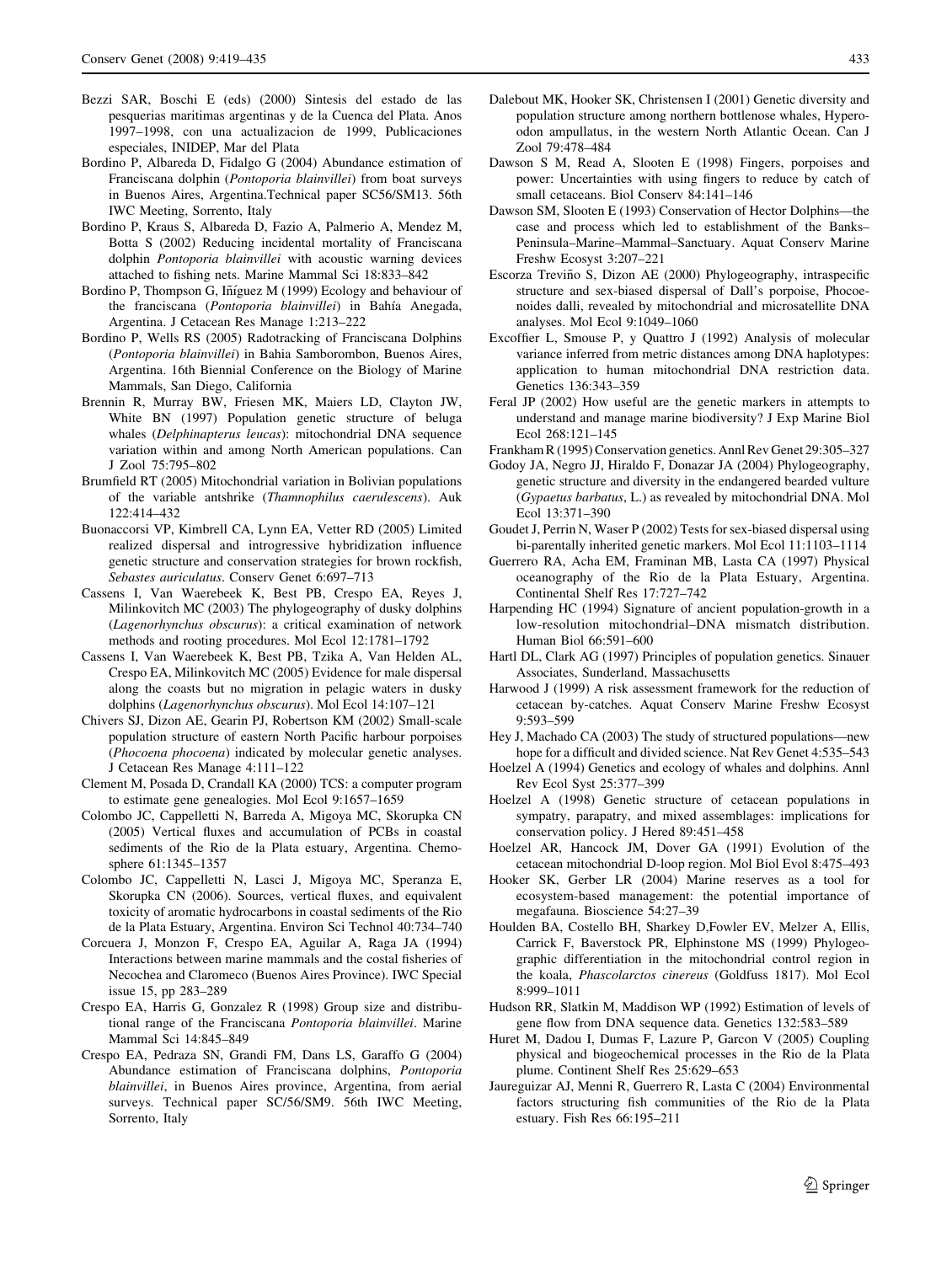- <span id="page-15-0"></span>Jefferson TA, Van Waerebeek K (2002) The taxonomic status of the nominal dolphin species delphinus tropicalis van Bree, 1971. Marine Mammal Sci 18:787–818
- Kimura M (1980) A simple method for estimating evolutionary rate of base substitution through comparative studies of nucleotide sequences. J Mol Evol 16:111–120
- King TL, Burke T (1999) Special issue on gene conservation: identification and management of genetic diversity. Mol Ecol 8:s1–s3
- Kocher TD, Thomas WK, Meyer A, Edwards SV, Paabo S, Villablanca FX, Wilson AC (1989) Dynamics of Mitochondrial DNA evolution in animals: amplification and sequencing with conserved primers. Proc Natl Acad Sci USA 86:6196–6200
- Lasta C (1995) La Bahía Samborombón: zona de desove y cría de peces. Universidad Nacional de La Plata, p 304
- Lasta CA, Acha E (1996) Cabo San Antonio: su importancia en el patron reproductivo de peces marinos. Frente Maritimo 39–46
- Lazaro M, Lessa EP, Hamilton H (2004) Geographic genetic structure in the franciscana dolphin (Pontoporia blainvillei). Marine Mammal Sci 20:201–214
- Lundquist CJ, Granek EF (2005) Strategies for successful marine conservation: Integrating socioeconomic, political, and scientific factors. Conserv Biol 19:1771–1778
- Majluf P, Babcock EA, Riveros JC, Schreiber MA, Alderete W (2002) Catch and bycatch of sea birds and marine mammals in the smallscale fishery of Punta San Juan, Peru. Conserv Biol 16:1333–1343
- Messenger SL, McGuire JA (1998) Morphology, molecules, and the phylogenetics of cetaceans. Syst Biol 47:90–124
- Moller LM, Beheregaray LB (2004) Genetic evidence for sex-biased dispersal in resident bottlenose dolphins (Tursiops aduncus). Mol Ecol 13:1607–1612
- Morizur Y, Berrow SD, Tregenza NJC,Couperus AS, Pouvreau S (1999) Incidental catches of marine-mammals in pelagic trawl fisheries of the northeast Atlantic. Fish Res 41:297–307
- Natoli A, Birkun A, Aguilar A, Lopez A, Hoelzel AR (2005) Habitat structure and the dispersal of male and female bottlenose dolphins (Tursiops truncatus). Proc Roy Soc B Biol Sci 272:1217–1226
- Nei M (1987) Molecular evolutionary genetics. Columbia University Press, New York
- Nei M, Maruyama T, Chakraborty R (1975) Bottleneck effect and genetic-variability in populations. Evolution 29:1–10
- Nielsen R, Wakeley J (2001) Distinguishing migration from isolation: a Markov Chain Monte Carlo Approach. Genetics 158:885–896
- O'connor WP (1991) A numerical-model of tides and storm surges in the Rio-De-La-Plata Estuary. Continent Shelf Res 11:1491–1508
- Ott P, H (1994) Estudo da ecologia alimentar de Pontoporia blainvillei (Gervais & D'Orbigny, 1884) (Cetacea, Pontoporiidae) nas comunidades perqueiras do litoral norte de Rio Grande do Sul, Sul do Brasil. Pontifica Universidade Catolica do Rio Grande do Sul, Porto Alegre, p 120
- Palsboll PJ, Vader A, Bakke I, Elgewely MR (1992) Determination of gender in Cetaceans by the polymerase chain-reaction. Can JZool—Revue Canadienne De Zool 70:2166–2170
- Palumbi SR (2003) Population genetics, demographic connectivity, and the design of marine reserves. Ecol Appl 13:S146–S158
- Palumbi SR, Cipriano F (1998) Species identification using genetic tools: the value of nuclear and motochondrial gene sequences in whale conservation. J Hered 89:459–464
- Pinedo MC (1982) Analises dos conteudos estomacais de Pontoporia blainvillei e Tursiops gephireus na zona estuarial e costeira de Rio Grande, RS, Brasil. Fundacao Universidade do Rio Grande, Rio Grande, p 95
- Pinedo MC (1991) Development and variation of the Franciscana, Pontoporia blainvillei. University of California, Santa Cruz, p 142
- Pinedo MC, Praderi R, Brownell RL (1989) Review of the biology and status of Franciscana, Pontoporia blainvillei. Perrin WF, Kaiya Z, Jiankang L (eds) Biology and conservation of River Dolphins, pp 46–51
- Posada D, Crandall K (2001) Intraspecific genealogies: trees grafting into networks. Trends Ecol Evol 16:37–45
- Raymond, Rousset FM (1995) An exact test for population differentiation. Evolution 49:1280–1283
- Rogers AR, Fraley AE, Bamshad MJ, Watkins WS, Jorde LB (1996) Mitochondrial mismatch analysis is insensitive to the mutational process. Mol Biol Evol 13:895–902
- Rogers AR, Harpending H (1992) Population-growth makes waves in the distribution of pairwise genetic-differences. Mol Biol Evol 9:552–569
- Rosa S, Milinkovitch MC, Van Waerebeek K, Berck J, Oporto J, Alfaro-Shigueto J, Van Bressem MF, Goodall N, Cassens I (2005) Population structure of nuclear and mitochondrial DNA variation among South American Burmeister's porpoises (Phocoena spinipinnis). Conserv Genet 6:431–443
- Rosel PE, Dizon AE, Haygood MG (1995) Variability of the mitochondrial control region in populations of the Harbor Porpoise, Phocoena-Phocoena, on Interoceanic and regional scales. Can J Fish Aquat Sci 52:1210–1219
- Rosel PE, France SC, Wang JY, Kocher TD (1999) Genetic structure of harbour porpoise Phocoena phocoena populations in the northwest Atlantic based on mitochondrial and nuclear markers. Mol Ecol 8:S41–S54
- Rosenbaum H, Clapham P, Allen J, Nicolejenner M, Jenner C, Florezgonzalez L, UrbánJ, Ladron P, Mori K, Yamaguchi M, Baker C (1995) Geographic-variation in ventral fluke pigmentation of humpback whale Megaptera novaeangliae populations worldwide. Mar Ecol Prog Ser 124:1–7
- Rozas J, Sánchez-DelBarrio JC, Messegyer X, Rozas R (2003) DnaSP, DNA polymorphism analyses by the coalescent and other methods. Bioinformatics 12:2496–2497
- Secchi ER, Danilewicz D, Ott PH (2003) Applying the phylogeographic concept to identify franciscana dolphin stocks: Implications to meet management objectives. J Cetacean Res Manage 5:61–68
- Secchi ER, Wang JY (2002) Assessment of the conservation status of a franciscana (Pontoporia blainvillei) stock in the Franciscana Management Area III following the IUCN Red List process. Latin Am J Aquat Mammals 1:183–190
- Secchi ER, Wang JY, Murray BW, Rocha-Campos CC, White BN (1998) Population differentiation in the franciscana (Pontoporia blainvillei) from two geographic locations in Brazil as determined from mitochondrial DNA control region sequences. Can J Zool—Revue Canadienne Zool 76:1622–1627
- Sellas AB, Wells RS, Rosel PE (2005) Mitochondrial and nuclear DNA analyses reveal fine scale geographic structure in bottlenose dolphins (Tursiops truncatus) in the Gulf of Mexico. Conserv Genet 6:715–728
- Tajima F (1983) Evolutionary relationship of DNA sequences in finite populations. Genetics 105:437–460
- Taylor BL, Dizon AE (1999) First policy then science: why a management unit based solely on genetic criteria cannot work. Mol Ecol 8:S11–S16
- Templeton AR, Crandall KA, Sing CF (1992) A cladistic analysis of phenotypic associations with haplotypes inferred from restriction endonuclease mapping and DNA sequence data. III. Cladogram estimation. Genetics 132:619–633
- Valsecchi E, Zanelatto RC (2003) Molecular analysis of the social and population structure of the franciscana (Pontoporia blainvillei): conservation implications. J Cetacean Res Manage 5:69–75